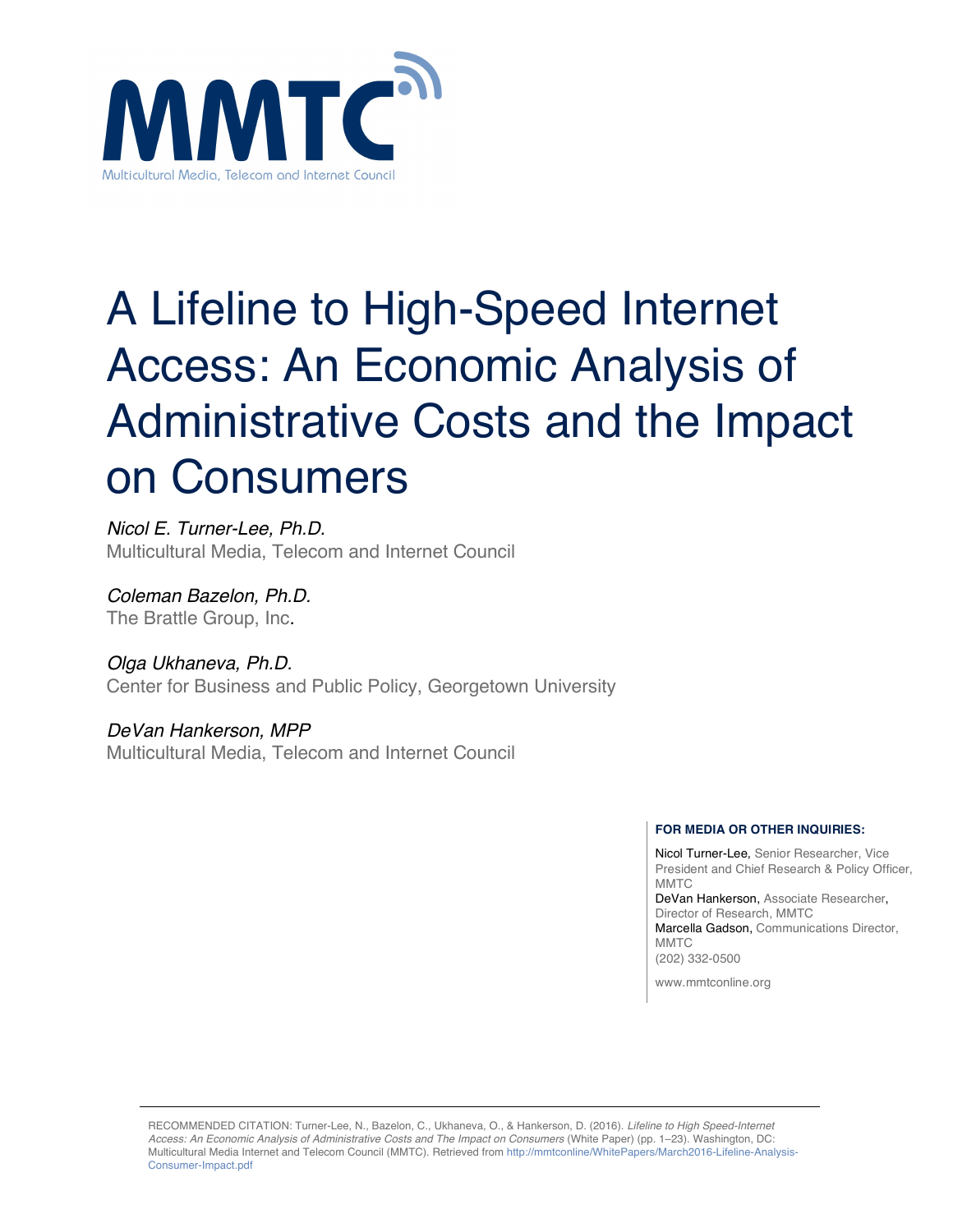### **About the Multicultural Media, Telecom and Internet Council**

The Multicultural Media, Telecom and Internet Council (MMTC) is a national nonprofit organization dedicated to promoting and preserving equal opportunity and civil rights in the mass media, telecommunications and broadband industries, and closing the digital divide. MMTC is generally recognized as the nation's leading advocate for minority advancement in communications. www.mmtconline.org.

**©** Multicultural Media, Telecom and Internet Council 2016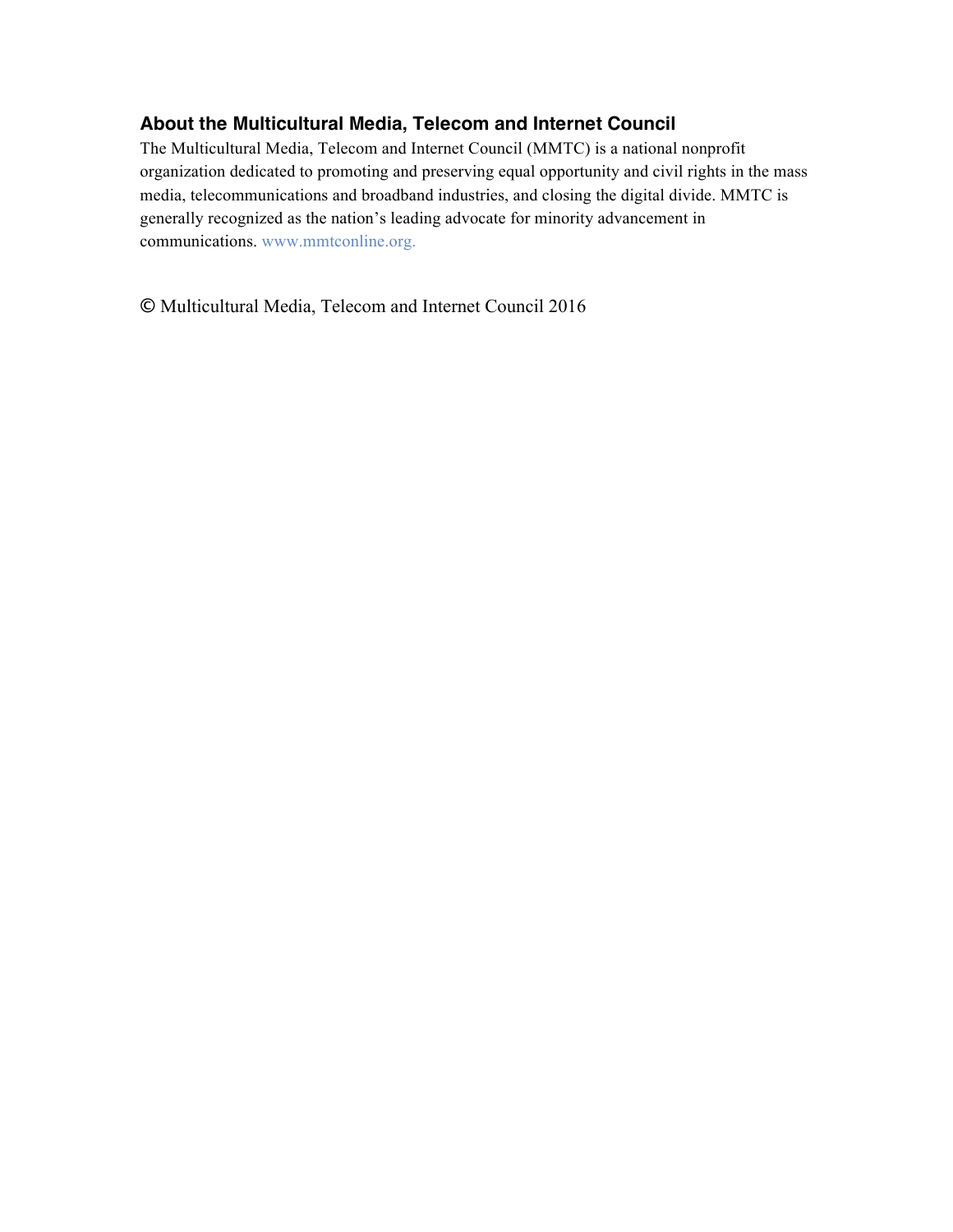### **Table of Contents**

|  | III. Inefficiencies in the Current Lifeline Program Call for Fundamental Reform  9        |  |
|--|-------------------------------------------------------------------------------------------|--|
|  | IV. Centralizing Lifeline Program Administration with a Government Entity Will Yield Cost |  |
|  |                                                                                           |  |
|  |                                                                                           |  |
|  |                                                                                           |  |
|  |                                                                                           |  |
|  |                                                                                           |  |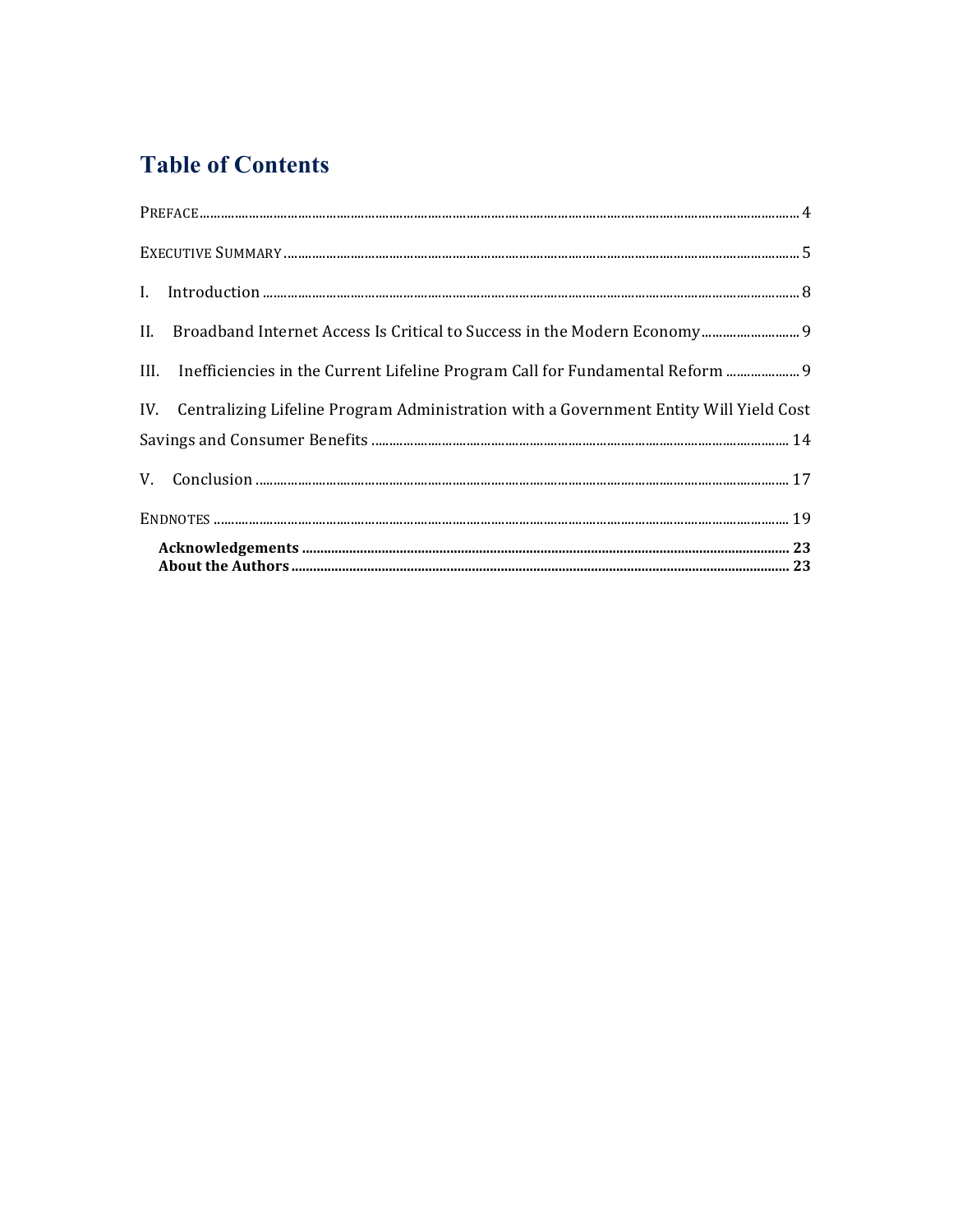### **PREFACE**

As the critical issue of Lifeline reform is debated by the Federal Communications Commission, the Multicultural Media, Telecom and Internet Council (MMTC) is pleased to share our new report, "A Lifeline to High-Speed Internet Access: An Economic Analysis of Administrative Costs and the Impact on Consumers," prepared by MMTC with distinguished economic analysis from The Brattle Group and Georgetown University's Center for Business and Public Policy. This report endorses the inclusion of broadband as an eligible service for Lifeline consumers. Further, it considers the impact of modernization on competition and consumer choice.

In 1985, the Lifeline program was created to provide low-income Americans with the opportunity to connect to wired telephone service, an essential  $20<sup>th</sup>$  century communications tool that millions would otherwise have been unable to afford. Twenty years later, the Federal Communications Commission recognized the rise of mobile technology as the new essential communications tool and wisely modified the Lifeline program in 2005 to include access to wireless cellular service. Today, we have the opportunity to modernize Lifeline once more to keep pace with the ever-changing technologies that have become essential for economic empowerment, personal advancement, and full engagement in the digital economy.

Our report maintains that Lifeline must be reformed to include broadband as soon as it is practicable if the program is to remain relevant to our digital future. Moreover, it must be reformed in a fiscally responsible manner. A more competitive and efficient Lifeline program will, in turn, significantly benefit low-income consumers and empower them in their journey towards economic self-sufficiency.

More than thirty-one million Americans do not have access to the Internet today. They live in rural America, on Native American tribal lands, and in urban cities; they are young, old, multicultural, and they overwhelmingly live below or near the poverty line. We cannot afford to leave millions of Americans behind as we embrace this digital age. We need them, and they need us to create a modern, viable Lifeline program.

MMTC has worked for thirty years to ensure that every American has access to opportunity in the digital age. We have the technology and we have the duty to connect every American to the digital future. Now, we need only exercise our will to make this a reality.

Our goal is that this report will contribute to discussion and ultimately action, resulting in a more efficient and effective Lifeline program serving even more Americans.

Kim M. Keenan,

President and CEO Multicultural Media, Telecom and Internet Council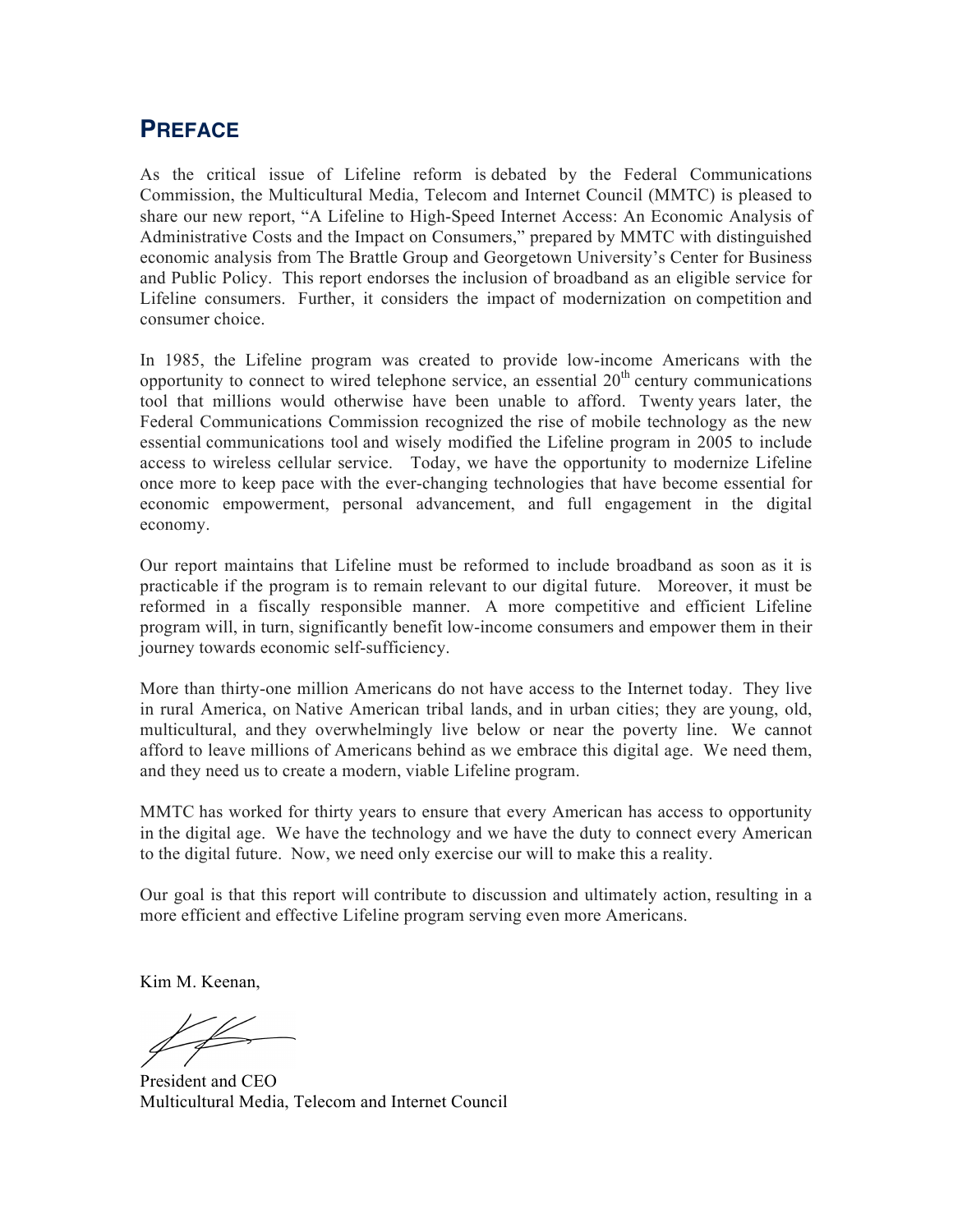## Lifeline to High Speed-Internet Access: An Economic Analysis of Administrative Costs and The Impact on Consumers

#### **EXECUTIVE SUMMARY**

**MMTC**<sup>2</sup>

BY NICOL E. TURNER-LEE, PH.D., COLEMAN BAZELON, PH.D., OLGA UKHANEVA, PH.D., AND DEVAN HANKERSON, MPP

The Federal Communication Commission's (FCC) Lifeline program, established in 1985, is in desperate need of modernization. Extending Lifeline beyond the current voice telephone-only benefit, to include high-speed broadband, is essential to ensure first class, digital citizenship for America's low-income consumers. But reforms must be done in a fiscally responsible manner that facilitates support for high-speed broadband and transforms Lifeline into a more competitive and efficient program that truly benefits eligible, low-income consumers. Successfully modernizing the program will mean addressing hidden, excessive administrative costs and program burdens by leveraging synergies with existing government tools that are currently being used to administer other public benefit programs.

The lack of transparency of the costs associated with Lifeline program administration, along with our refreshed economic analysis of the FCC's expected versus actual costs, highlight the need to streamline operations and immediately eliminate the role of service providers in certain processes, such as eligibility verification.

Consumers participating in the Lifeline program will benefit from the improved streamlining of processes because it better respects their time, dignity, and privacy. Most importantly, eligible consumers will be positively impacted by the net social dividends arising from enhanced connectivity, such as access to health care and health-related resources, educational information, and employment opportunities.

In 2015, Lifeline payments totaled \$1.5 billion, funding support for voice connections to approximately 13 million eligible consumers, and relatively modest administrative costs incurred by the Universal Service Administrative Company (USAC).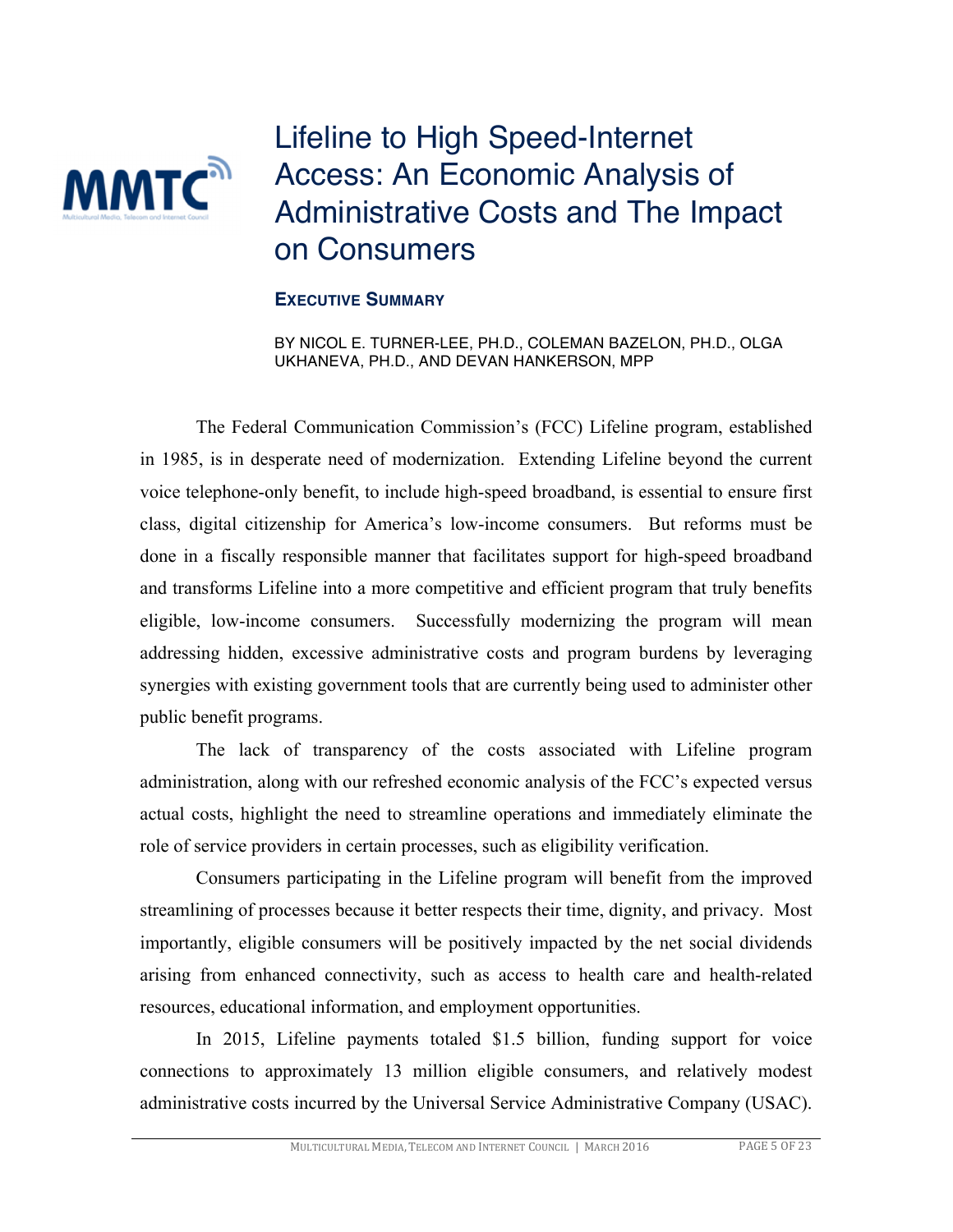USAC is the FCC's entity designated to manage Lifeline and other federal Universal Service Fund (USF) programs. The FCC reported that the estimate for the administrative costs directly incurred by Eligible Telecommunications Carriers (ETCs), or service providers participating in Lifeline, was the equivalent of 41 percent of total Lifeline program support. Our analysis finds that the cost estimate for Lifeline program administration is outdated and some of the underlying assumptions are inaccurate. The more realistic administrative cost estimate presented in this paper is much higher.

In our review of the FCC's estimates of the program's direct administrative costs, we conclude that participating service providers incur **\$0.65 of costs to administer the Lifeline program for every one dollar** expended by the 2015 Lifeline program in supported discounts and costs. This estimated program support is much higher than the \$0.41 per dollar derived from the FCC's estimated provider administrative costs reported to the Office of Management and Budget (OMB). Our updated analysis of the expected costs of the Lifeline program yields a more realistic estimate of more than \$977 million, a *59 percent increase* over official FCC reporting. According to our analysis, annual eligibility recertification alone accounts for 73 percent of total costs, despite the Lifeline program having less than a 30 percent take-up rate among eligible consumers.

Although these costs are borne by ETCs and not USAC, they significantly mute the benefits of the program. Due to the fact that service providers are not reimbursed for incurred administrative expenses, these costs operate as a "hidden tax" on all consumers. Second, such significant overhead to participate in Lifeline makes the program unattractive to many broadband access service providers. Eliminating this "hidden tax" and pushing for more transparency will help drive efficiency and perhaps make it easier to offer advanced and innovative services to consumers participating in the Lifeline program.

In our view, these cost inefficiencies in program administration are a problem that must be addressed so that the Lifeline program can meet its full potential as a tool to help bring high-speed Internet connections within reach of all consumers.

Further, the FCC should institute a coordinated enrollment process in which agencies that manage other government benefits would qualify consumers for Lifeline by also administering eligibility, enrollment, de-enrollment, and payment of benefits, thus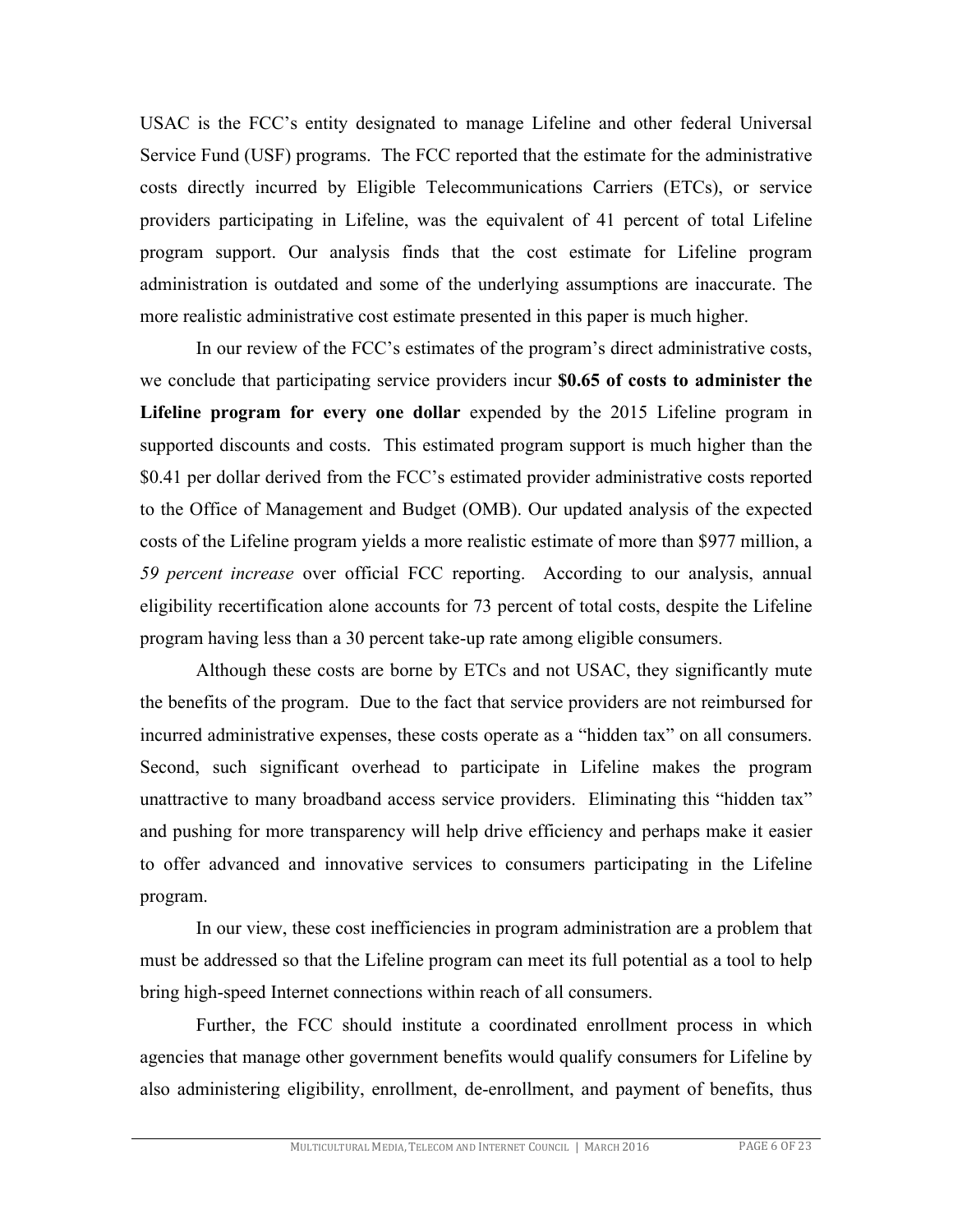eliminating duplicative processes. Our analysis reveals that if these specific functions were shifted to a coordinated enrollment framework, the expected reduction in administrative costs of service providers is estimated to be between \$687 and \$700 million, which is more than 70 percent of current costs. Even though these costs savings cannot be directly shifted to increase the actual program benefit, since they are incurred by service providers and are not reflected in the current Lifeline budget, consumers will benefit from the lower administration costs through more attractive service offerings and the shift of administrative functions to agencies that have extensive experience to scale the program.

Moving forward, this paper offers the following *three* action items to support Lifeline modernization:

- 1. Eliminate the role of participating Lifeline service providers in the eligibility verification, enrollment, de-enrollment, and payment of benefit processes for the Lifeline program.
- 2. Transition eligibility verification to a coordinated enrollment/de-enrollment framework, using the U.S. Department of Agriculture's Supplemental Nutrition Assistance Program (SNAP) and the Food Distribution Program in Indian Reservations (FDPIR) as initial pilots for the Lifeline program.
- 3. Encourage voluntary participation of Lifeline service providers by reducing the administrative costs, thereby ultimately expanding the availability of robust choices to participating consumers, including broadband.

Taken together, these action items will promote increased program efficiency to benefit the public interest by inviting greater service provider participation that, in turn, will shift the focus towards the availability of more creative product offerings in the Lifeline marketplace, including high-speed Internet services.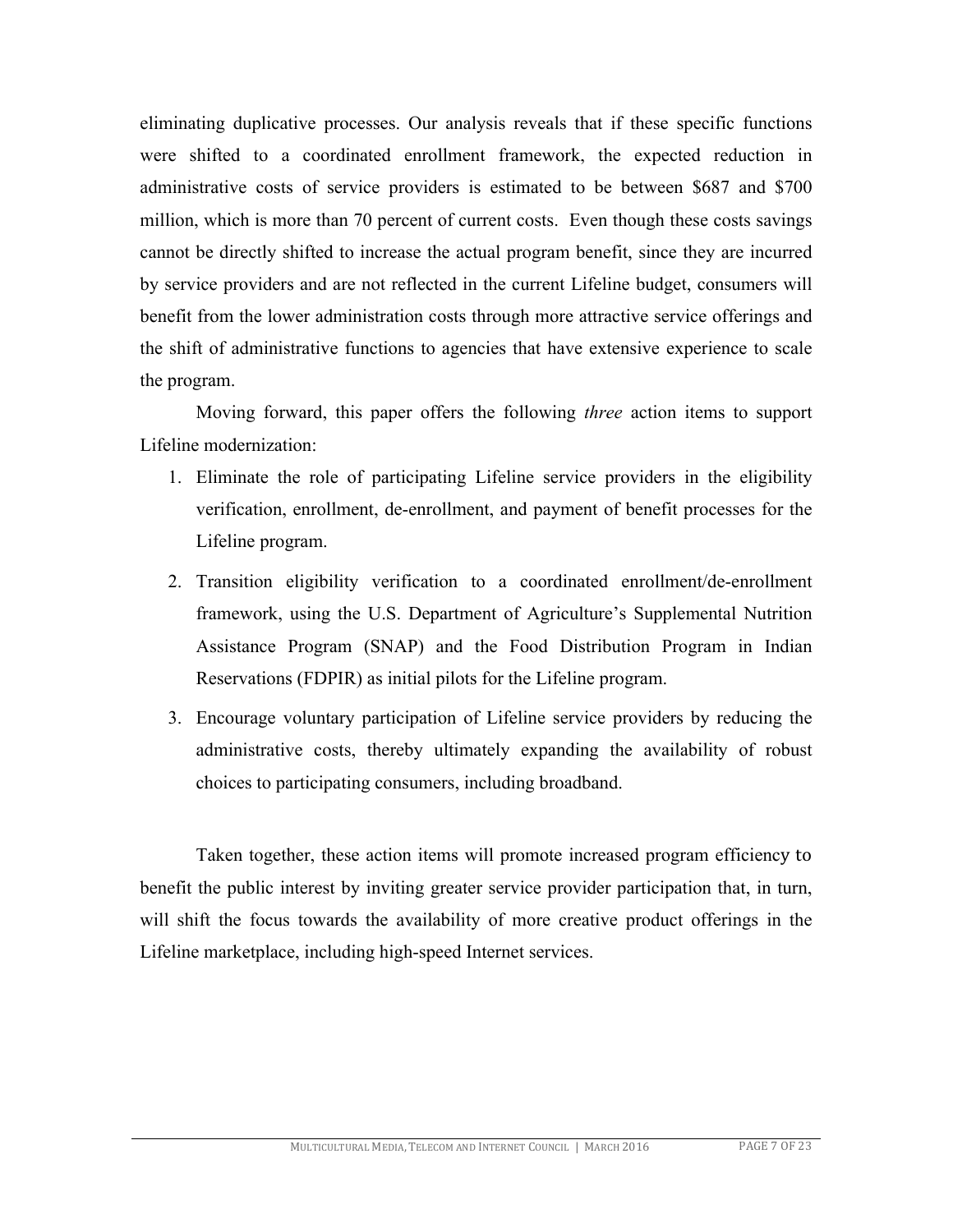### **I. Introduction**

*"Connectivity is a path to greater opportunity. In today's world, broadband and fluency with technology fuel economic growth, provide access to the world's knowledge, promote skill development, and build stronger and more connected communities."* – The White House, March 9, 2016

The Federal Communication Commission's Lifeline program, established in 1985, is in desperate need of modernization. Moving forward with program reform is critical to ensure that millions of vulnerable populations will attain first class, digital citizenship.<sup>1</sup> Extending Lifeline beyond the current voice telephone-only benefit, to include broadband,<sup>2</sup> is essential to ensure access to  $21<sup>st</sup>$  century networks for America's lowincome consumers. Reforming the program's administrative structure and shifting responsibilities for program administration and determining consumer eligibility from service providers to a more centralized government process will improve efficiencies, reduce administrative costs, and enhance competition by attracting new service providers into the program.

The Lifeline program currently provides a discount on voice service (\$9.25 per month, for most eligible consumers)<sup>3</sup> for qualified low-income consumers to ensure their access to emergency services as well as to connections with family and friends.

In 2015, Lifeline payments totaled  $$1.5$  billion,<sup>4</sup> funding support for voice connections to approximately 13 million eligible consumers,<sup>5</sup> and relatively modest administrative costs incurred by the Universal Service Administrative Company (USAC). USAC is the FCC's entity designated to manage Lifeline and other federal Universal Service Fund (USF) programs. Despite these impressive numbers, participation rates in Lifeline have been historically low—less than 30 percent of eligible consumers enroll in the program.<sup>6</sup>

This paper addresses why and how administrative efficiency should be included in the effort to reform and improve the federal Lifeline program. This paper also addresses why streamlining the enrollment and eligibility processes towards coordinated enrollment with federally-managed programs, such as the U.S. Department of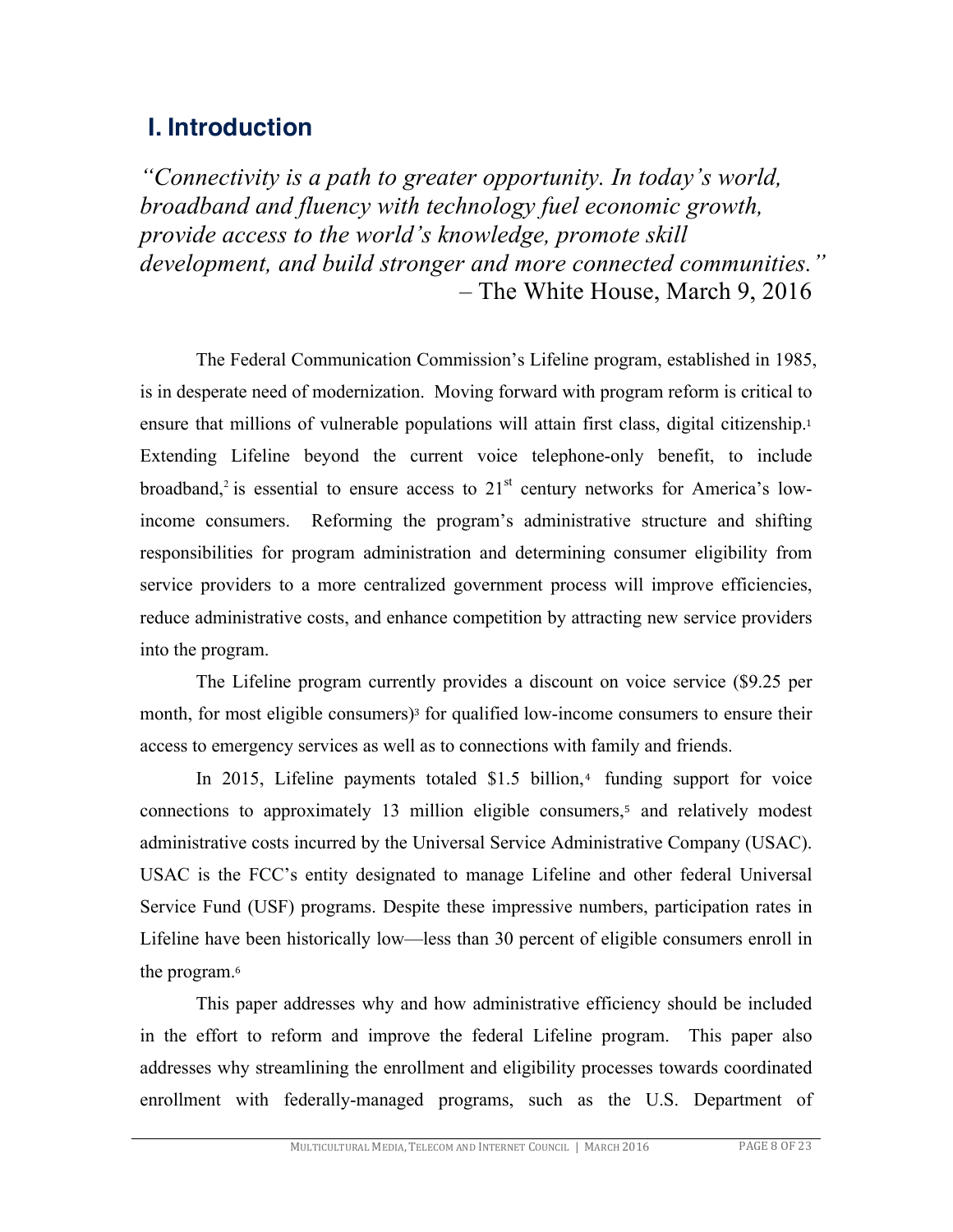Agriculture's Supplemental Nutrition Assistance Program (SNAP),<sup>7</sup> and immediately removing all Lifeline service providers from this role will improve program effectiveness and increase the number of eligible subscribers. Such reforms are particularly beneficial to historically disadvantaged, low-income populations that include seniors, the disabled, and people of color who have been greatly impacted by affordability concerns.

### **II. Broadband Internet Access Is Critical to Success in the Modern Economy**

Access to high-speed broadband has revolutionized how individuals earn, learn, and make connections in what is now an information-driven economy, yet millions of Americans do not have broadband access because they cannot afford it. At first glance, the substantial increase and dependence on wireless could suggest that the digital divide has narrowed. Among more vulnerable consumers—particularly, consumers of color, low-income populations, and rural residents—smartphone adoption is at historically high rates.8 However, a recent Pew Research Center study, along with data from the U.S. Census Bureau, find that increased wireless adoption is also hindered by cost sensitivities and monthly maintenance concerns, especially for low-income consumers whose sustained use is predicated on the affordability of the service.<sup>9</sup>

Today, broadband connectivity is equally important to wireline and wireless services and must be included in the Lifeline program going forward. Whether it is the "homework gap" threatening the progress of children who do not have access to broadband at home, the need to apply for jobs online, or connections with healthcare providers, access to broadband—and digital literacy—have become critical to participation in the modern economy.

### **III. Inefficiencies in the Current Lifeline Program Call for Fundamental Reform**

Providers participating in Lifeline were initially restricted to incumbent landline voice telephone carriers and facilities-based mobile voice service providers. Starting in 2008, the FCC authorized mobile wireless resellers, such as TracFone and Virgin Mobile, among others, to participate in the federal Lifeline program. <sup>10</sup> Collectively, these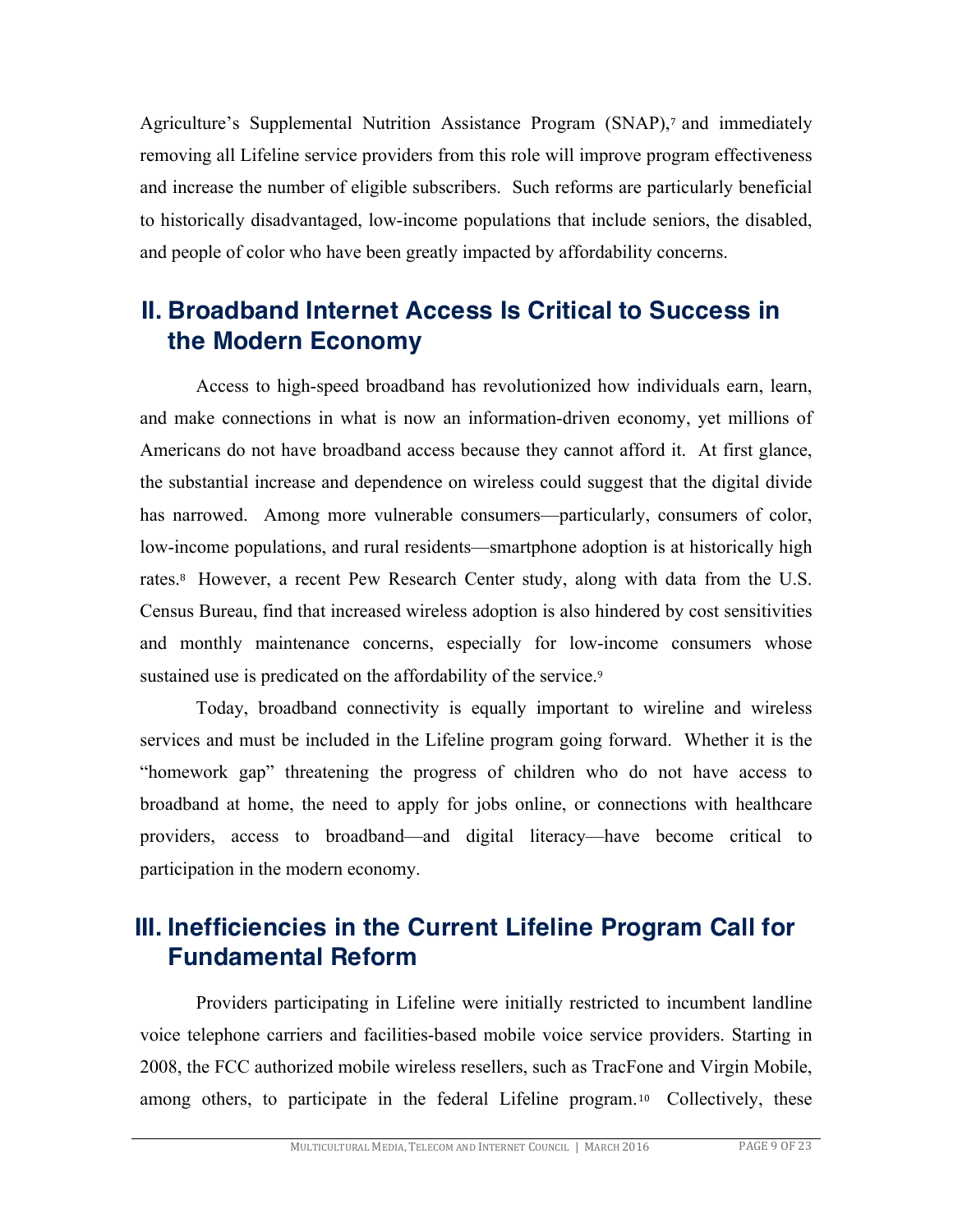wireless carriers are referred to as Eligible Telecommunications Carriers (ETCs), or service providers of the Lifeline program. While the regulatory changes attracted new consumers, it also resulted in rapid growth of the Lifeline subsidy payments, partly due to inappropriate spending of subsidy funds.<sup>11</sup>

In 2012, the FCC enacted a number of changes to the Lifeline program intended to prevent program abuses and to suppress the increase in subsidy payments.12 The 2012 reforms imposed additional requirements on participating service providers, including obligations to obtain documentation demonstrating eligibility when consumers apply for Lifeline; to populate and check the National Lifeline Accountability Database (NLAD), which was established in order to ensure that participating consumers and their households were not receiving duplicative benefits; and, to annually recertify the continuing eligibility of 100 percent of consumers enrolled in the Lifeline program (when prior rules required recertification of only a portion of consumers).<sup>13</sup>

This last wave of reforms placed burdensome program requirements on participating providers.14 Uniquely, when compared to other federal benefits programs, Lifeline places the burden of program administration onto service providers rather than government.15 Under this framework, service providers bear any additional and hidden administrative costs of participating in the current Lifeline program. The federal Lifeline program does not reimburse participating providers for these expenses.

The FCC estimated in 2013 that the administrative compliance costs of the 2012 reforms incurred by service providers of Lifeline would be \$614 million, or the equivalent of 41 percent of the total 2015 Lifeline program support.16 Yet, the \$614 million estimate only includes providers' *additional* costs to implement the 2012 reforms, and does not reflect the entirety of expenses that service providers incur in administering the Lifeline program.<sup>17</sup>

In this paper, we offer an update to the FCC's estimate that portrays a more accurate picture of the actual factors that encompass higher costs and inefficiencies in the existing Lifeline program.

The refreshed economic analysis in this paper reveals that the FCC's initial cost assessment likely *underestimated* the costs of service provider administration of Lifeline. Based on our update, there is reason to believe that participating providers incur an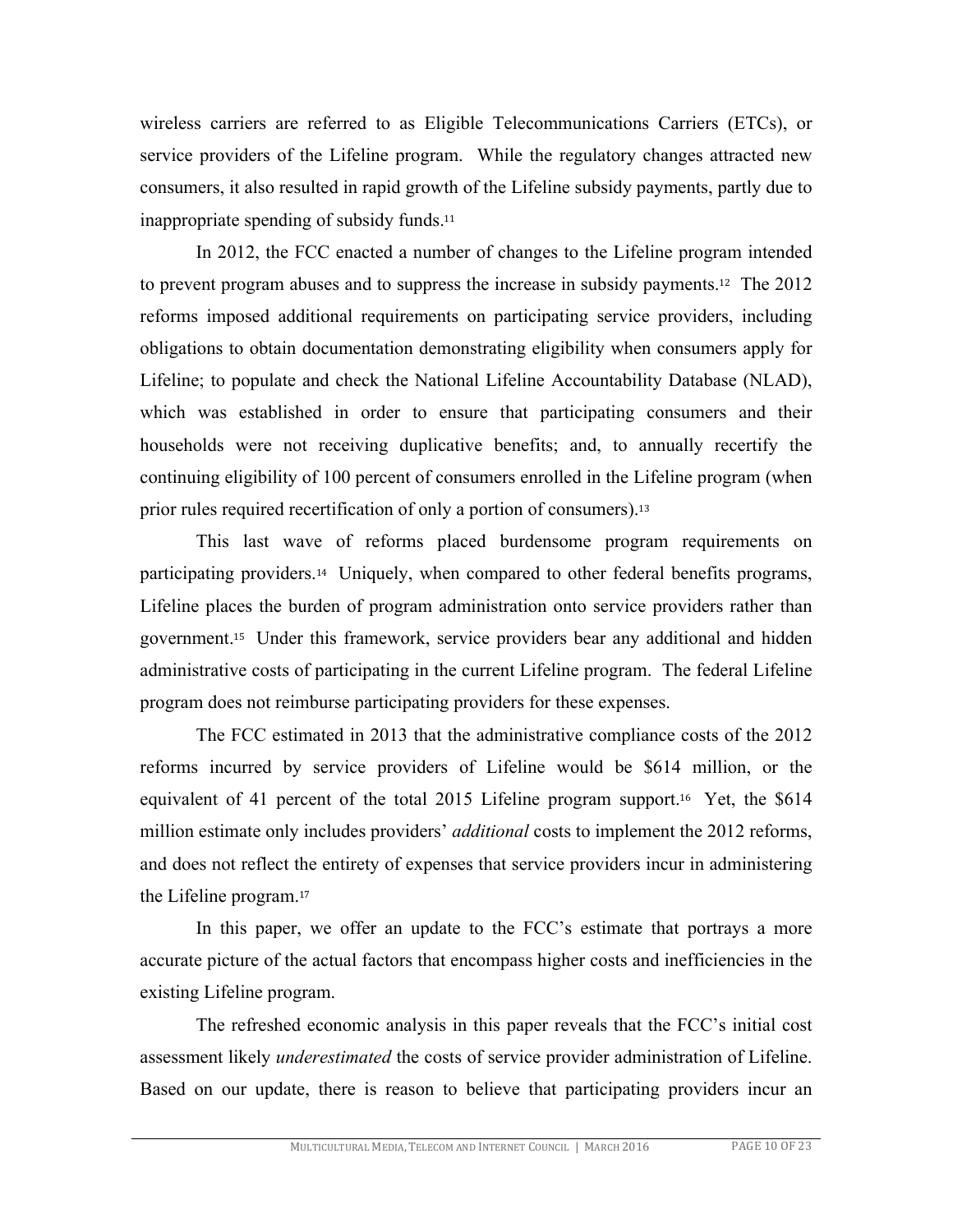estimated **\$0.65 in Lifeline administrative costs for every one dollar** expended by the 2015 Lifeline program in supported discounts and costs. Our estimated provider expense is much higher than \$0.41 per dollar expended by the Lifeline program derived from the statement of the FCC to the Office of Management and Budget (OMB) and significantly more when compared to other federally-managed public assistance programs.18 It is also important to note that this paper only updates the categories of provider administrative expenses addressed in the 2013 FCC Supporting Statement. For example, we have not attempted to quantify the costs that participating providers incur to publicize the availability of Lifeline service pursuant to 47 C.F.R. Sec. 54.405(b); nor does this paper attempt to quantify the costs arising from the states' Lifeline requirements, which can vary significantly from state to state.<sup>19</sup>

Further, our analysis finds that annual eligibility recertification is the largest expense category, which accounts for 73 percent of these total provider costs,<sup>20</sup> despite the Lifeline program serving less than 30<sup>21</sup> percent of eligible consumers. As will be proposed in the paper, the annual eligibility certification costs can be significantly reduced along with other expense categories through coordinated enrollment with other public assistance programs managed by state government entities, thereby concurrently reducing the burdens that the existing Lifeline program imposes on participating providers.

To more accurately update the provider costs associated with administrating Lifeline, *six* major assumptions impacting the current valuation of the Lifeline program are worth noting.

• *First*, for the purpose of cost calculation, the Commission assumes that there are 940 ETCs. The statistics reported by USAC state that there were on average 2,367 ETCs across four quarters in 2015.<sup>22</sup> Most of the ETCs were affiliated with a parent company.23 We believe that the time estimates used by the Commission in costs calculations underestimate costs since they are based for a standalone carrier rather than for a parent company with many affiliates. Updating the number of ETCs reported in 2015 to incorporate a more realistic view toward the number of carriers yields an immediate increase in the program's administrative costs by as much as \$11,087,790.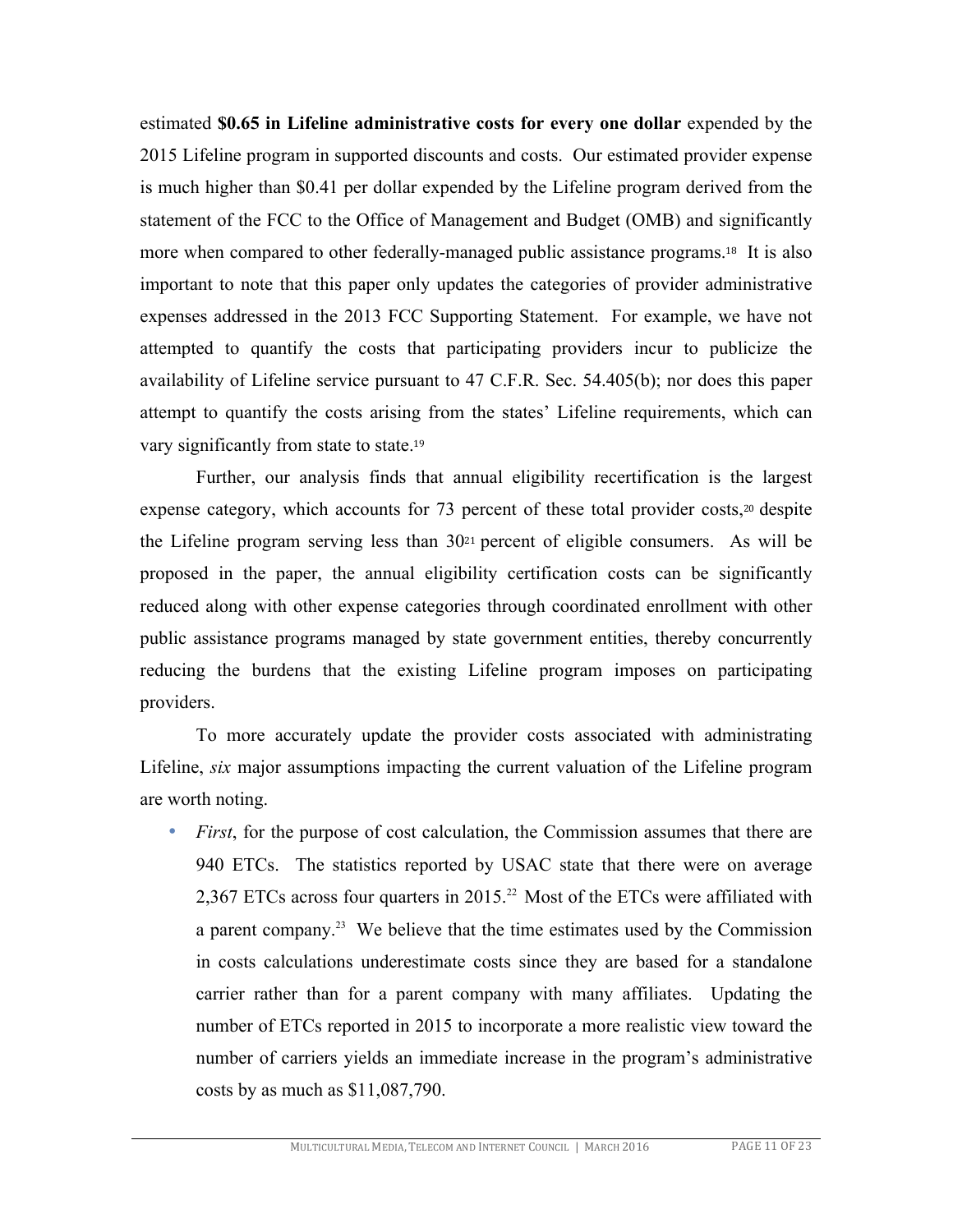- *Second*, the FCC assumes that, on average, it takes 2.5 hours per month for service providers to prepare and file the Form 497 which reports the number of Lifeline beneficiaries in a given month and is the basis for the Lifeline discount reimbursements. Some service providers contend that the Form 497 process takes significantly more time to prepare and estimate that time at approximately 5.7 hours per month per provider.<sup>24</sup> Incorporating this revised time estimate into the calculation of costs of the Form 497 preparation process results in an increase of \$3,898,212.25
- *Third*, the FCC's estimates fail to include the cost of foregone interest due to delays in reimbursements to service providers. There is a time lag between the time when Lifeline providers deliver the actual benefit and when they are reimbursed for it. USAC processes providers' discount reimbursements based on the Form 497 submissions and takes, on average, 29 days to do so. 26 Given that there were 13,102,939 Lifeline subscribers in 2015, with the federal Lifeline support amount being \$9.25 per month, per subscriber, the average total delayed payment is approximately \$121,202,186 (equal to 13,102,939 subscribers multiplied by \$9.25) per month. The cost of capital for a wireless telecommunications service provider is about 5.5 percent.<sup>27</sup> This suggests that the cost of delay for all participating providers is roughly \$536,993 ([\$121,202,186\*0.055/12 months]\*29/30, assuming that on average there are 30 days in a month). $28$
- *Fourth*, the costs of annual recertification of participating consumers' continuing eligibility are most likely underestimated by the FCC. Certain Lifeline service providers estimated that the overall cost of annual recertification of consumer eligibility exceeds the FCC's estimate by 37 percent.<sup>29</sup> Adjusting costs related to annual recertification by 37 percent increases overall costs of the program by \$152,810,000.
- *Fifth*, the average wage rate of ETCs' staff used by the Commission is \$40 per hour. According to the Bureau of Labor Statistics (BLS), an average salary of Business and Financial Operations Occupations at wireless and wired telecommunications carriers in May 2014, the latest available data point, was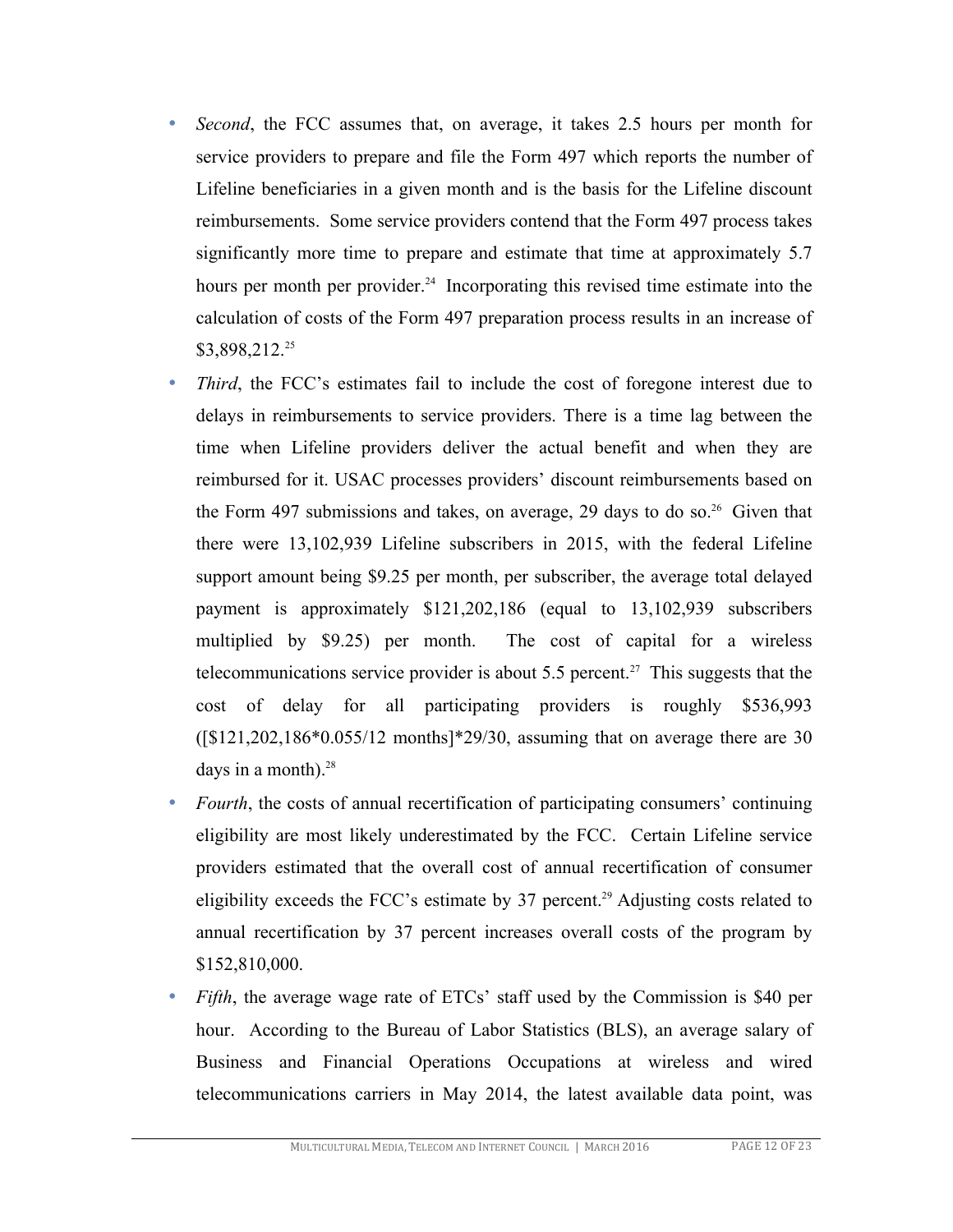\$39.57.30 While the average salary statistic collected by the BLS is very close to the hourly wage used by the FCC, the amount, \$39.57, fails to include health, pension, and other benefits typically incorporated into employment contracts and usually factored into fully loaded labor estimates. Adjusting an hourly cost per employee may have significant impact on total costs estimates. Each \$1 per hour difference in hourly employee costs creates more than a \$19 million difference in program costs. Under the assumption that an average benefits package adds around 25 percent to labor costs, the adjusted program costs increase by  $$195,319,476.<sup>31</sup>$ 

• *Finally*, the cost of service providers' biannual audits appears understated for those entities receiving greater than \$5 million in annual Lifeline support. Some participating providers observed that the FCC's cost estimate did not include any costs for the service provider staff necessary to interact with Lifeline program auditors, but that company staff costs were often substantial, often exceeding \$20,000 per audit.<sup>32</sup> Also, cost estimates of biannual audits are based on the assumption that it takes roughly 250 hours per audit. Some carriers argue that 250 hours underestimates the time necessary to audit service providers that operate nationwide.33 No data are available on what a representative and credible time estimate should be for these audits, and therefore, an adjustment of these costs is not provided here.

Taking into account these six revised assumptions, our update to the FCC's estimate of provider versus FCC reported costs of the Lifeline program yields a more realistic estimate of more than \$977 million, which is *59 percent more than the FCC estimate.* Put differently, we estimate that providers are burdened with the equivalent of 65 cents in administrative costs (not 41 cents, according to the FCC's estimate) for every dollar the Lifeline program expends in discount reimbursements and USAC administrative costs.

These costs are effectively a "hidden tax" on all consumers. Moreover, such significant overhead to participate in the Lifeline program may well make participation unattractive to many service providers, thus suppressing competition and innovation in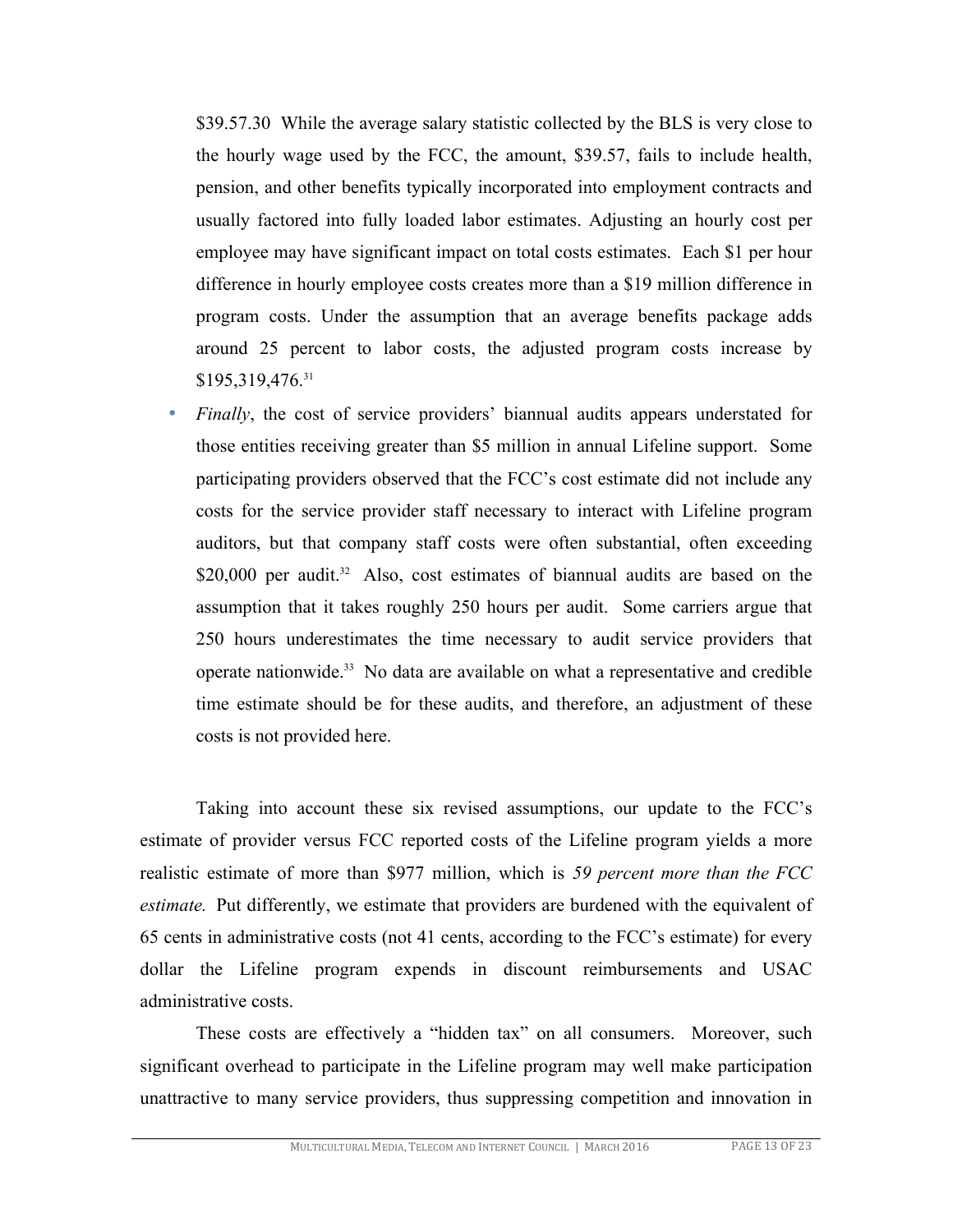Lifeline services, and ultimately limiting the choices available to participating consumers. Eliminating these hidden costs will help to drive efficiency and make the costs of the program more transparent.

### **IV. Centralizing Lifeline Program Administration with a Government Entity Will Yield Cost Savings and Consumer Benefits**

Another important reform to reduce excessive administrative overhead will be the coordinated enrollment of Lifeline with other federally managed public assistance programs. According to USAC, the Lifeline program had 13 million subscribers in 2015, yet the take-up among eligible low-income consumers was low. The Lifeline discount is currently available to any adult over 18 years of age in a household whose income is at or below 135 percent of the federal poverty guidelines or whose members participate in one of the following federal assistance programs:

- Federal Public Housing Assistance (FPHA) or Section 8,
- Supplemental Nutrition Assistance Program (SNAP), formerly known as Food Stamps,
- Low Income Home Energy Assistance Program (LIHEAP),
- Medicaid,
- National School Lunch Program's (NLSP) free lunch program,
- Supplemental Security Income (SSI),
- Temporary Assistance for Needy Families (TANF), and/or
- Any state qualifying program.

Tribal consumers are also eligible for enhanced Lifeline support if they live on Tribal lands and participate in one or more of the following public assistance programs administered by the Bureau of Indian Affairs General Assistance; Head Start (if the household meets the income threshold); Tribal Temporary Assistance for Needy Families (Tribal TANF); or the Food Distribution Program in Indian Reservations (FDPIR).

Research suggests that coordinated enrollment may increase participation rates in public assistance programs. <sup>34</sup> Specifically, with respect to Lifeline, coordinated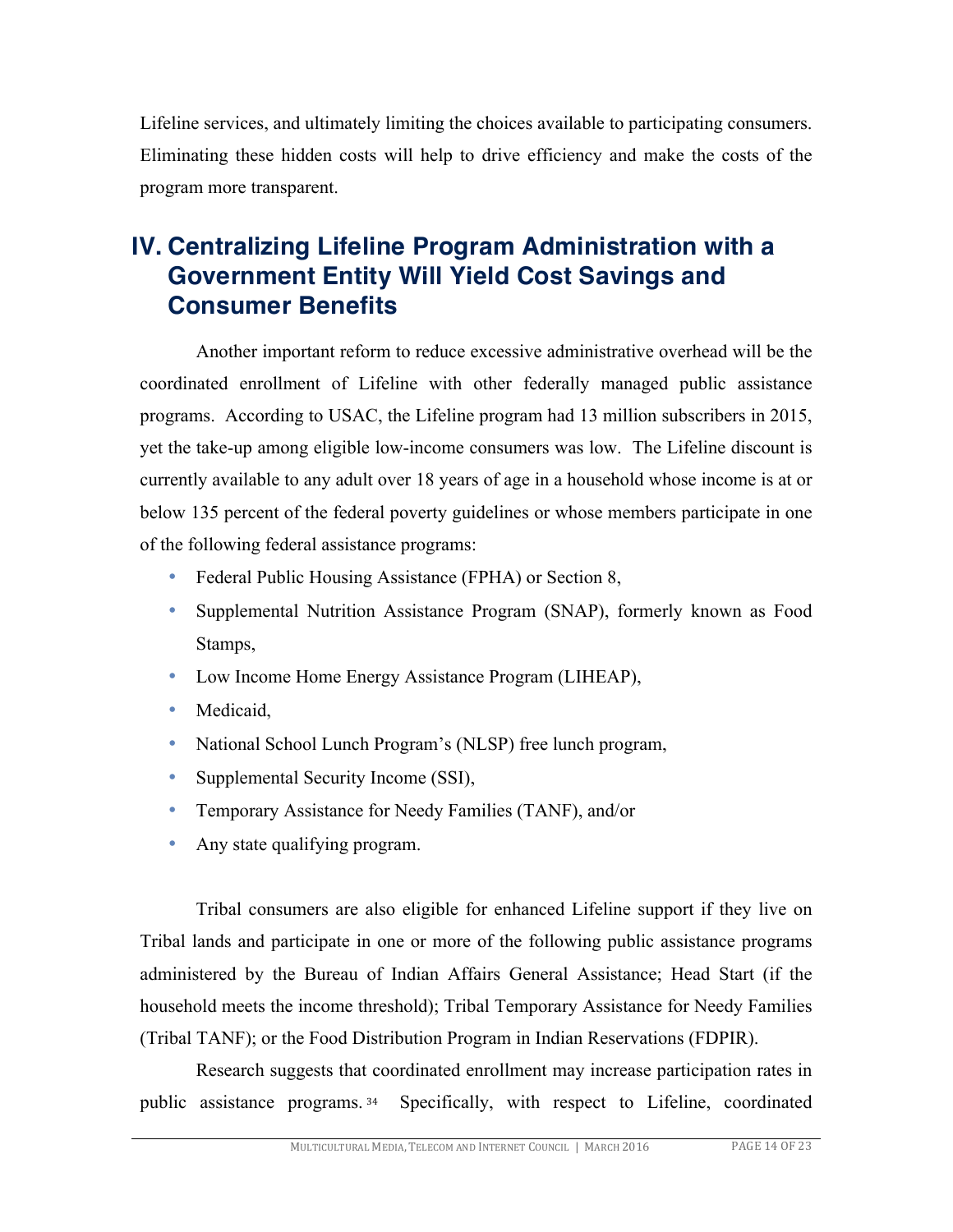enrollment simplifies the verification process for eligibility by using existing incomebased verification systems and leveraging the infrastructure and expertise of state agencies that already manage programs assisting consumers who have limited incomes.<sup>35</sup>

While the FCC could choose any number of public benefit programs to collaborate with, we believe that the SNAP/FDPIR program is a good starting point because the majority of Lifeline subscribers qualify for subsidy through SNAP/FDPIR<sup>36</sup> and there is significant overlap between the beneficiaries of these programs.<sup>37</sup>

More importantly, the administration costs of SNAP account for 6.1 percent of the total subsidy budget, <sup>38</sup> which is much lower than the ratio of estimated provider administrative costs to the 2015 Lifeline program benefits discussed above. Finally, SNAP's higher participation rate of 85 percent in 2013 (the latest year available), along with its transitional value to eligible consumers makes it an easier match with Lifeline.<sup>39</sup> In our view, the Lifeline program can leverage the experience and infrastructure of the SNAP program to bolster the benefit and increase the take-up rate, while becoming more efficient. This initial "test and learn" will also allow for ample data collection on the process of coordinated enrollment.

The centralization, along with the expertise of state agencies, seems likely to cost materially less than the current system, which today requires over 2000 Eligible Telecommunications Carriers to administer the program separately, thus performing redundant or duplicate functions. Notably, these reforms will yield cost efficiencies for service providers, which will benefit consumers.

Initially, the coordinated enrollment process could be patterned after existing models for engagement between state agencies that already manage SNAP/FDPIR and other federal assistance programs. <sup>40</sup> When a consumer initially applies for SNAP/FDPIR or is recertified for continued participation in SNAP/FDPIR, she would be offered an option to enroll in Lifeline. If the consumer expresses interest in Lifeline participation and she is eligible for SNAP/FDPIR, the state agency would submit an electronic Lifeline enrollment request to USAC. State agencies managing SNAP/FDPIR would also participate in a coordinated de-enrollment process. By involving these state agencies in this process, consumers would stay enrolled in Lifeline until they are de-enrolled from SNAP/FDPIR.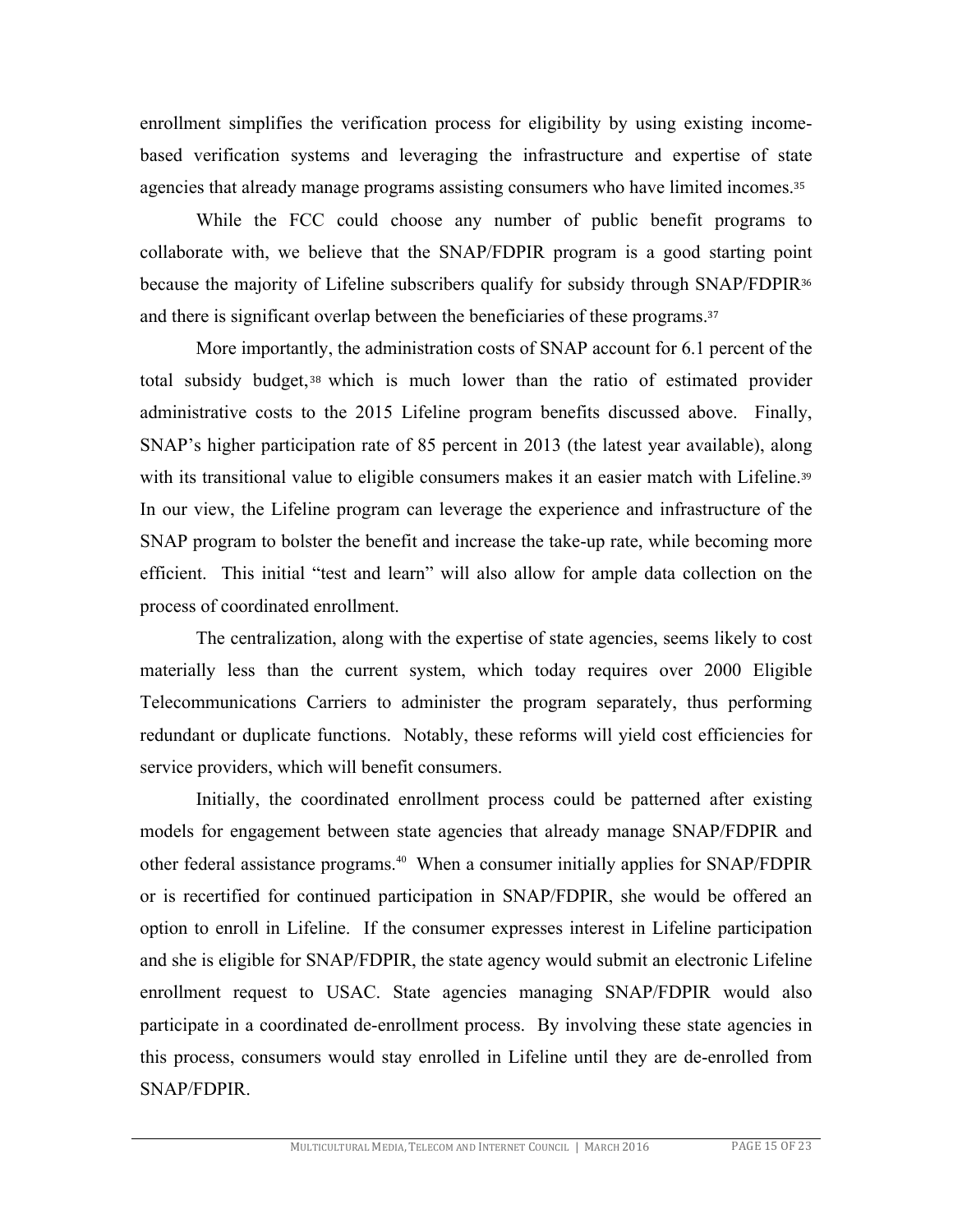The Lifeline program should consider other alternatives to similarly empower consumer choice by allowing consumers to direct how to use their Lifeline benefit. For example, a Lifeline account can be established for each participating consumer, allowing a consumer to fund eligible services or to direct USAC to make payments on his/her account with his/her Lifeline provider of choice for eligible services.

If the Lifeline benefit were to be portable, consumers could opt to participate in programs like these or those offered by incumbents or new service providers that accommodate their communications needs. Further, when subscribers decide to switch service providers, they would not have to repeat the process of eligibility verification as each subscriber would carry approval for the duration of their underlying SNAP/FDPIR administered benefits.

It seems likely that Lifeline enrollment will increase if it is coordinated with SNAP/FDPIR. In 2015, there were 22.4 million households participating in SNAP and 13 million Lifeline beneficiaries. Under the proposed framework, the number of SNAP beneficiaries is estimated to increase and include between 9 and 22 million households.<sup>41</sup>

Further, while this paper does not provide precise calculations of cost efficiencies that would be achieved, leveraging state agencies existing systems, processes, and expertise in administering benefits, targeting low-income consumers is likely to yield material benefits:

- Initial recertification of eligibility  $-$  savings over the status quo, because they would eliminate the hidden costs borne by all consumers; eliminate the duplication resulting from more than 2000 providers all separately administering eligibility and enrollment-related functions; and would better honor consumers' privacy, dignity, and time.
- Annual recertification of eligibility under the coordinated enrollment framework, this function will be entirely eliminated. Lifeline beneficiaries would receive the Lifeline subsidy as long as they are enrolled in SNAP\FDPIR. Savings of approximately \$707 million.
- Preparation of Form 555 USAC would have all of the data reported on the Form 555 as a result of the coordinated enrollment process recommended, such that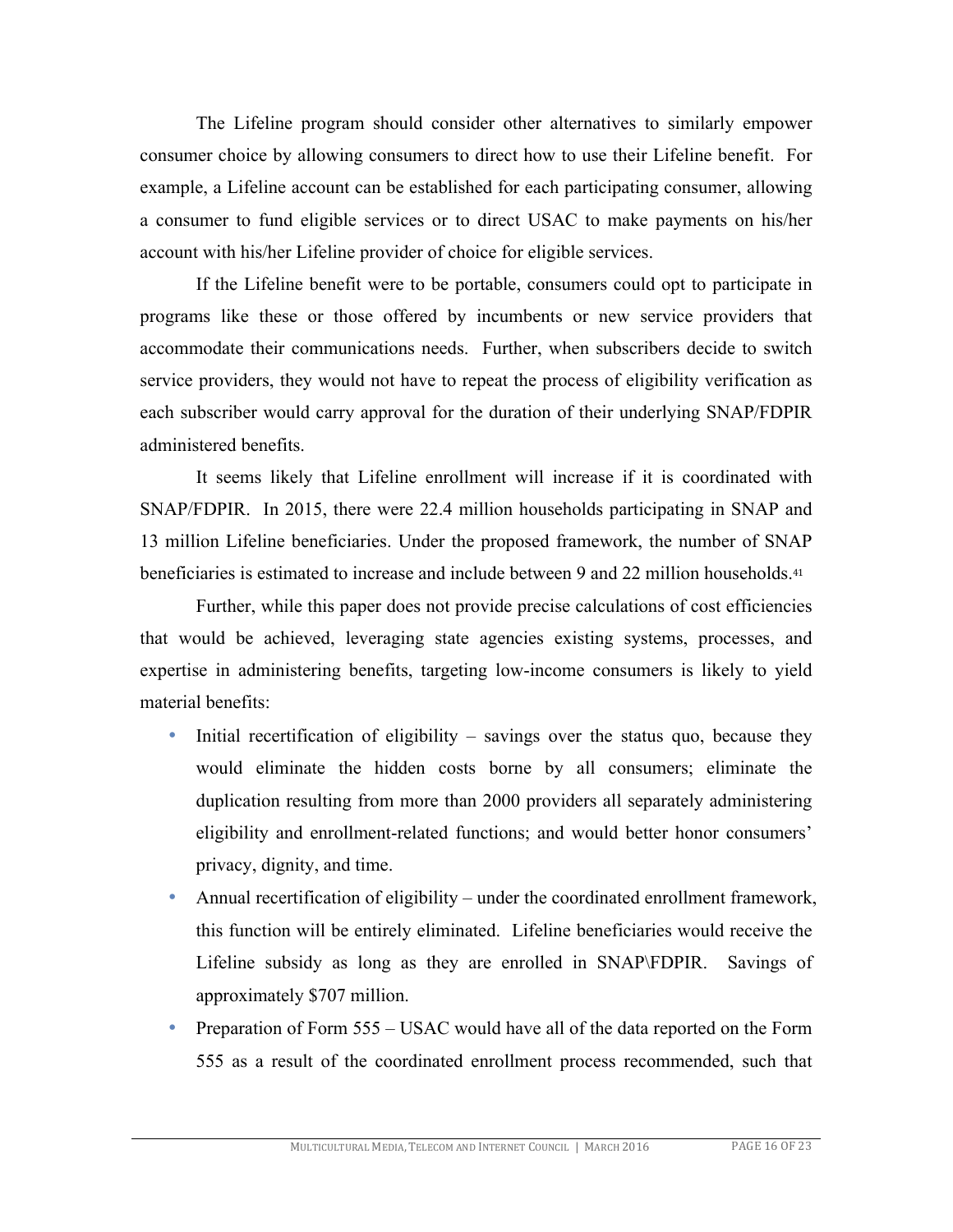participating providers would no longer be required to submit them. Savings of approximately \$1.9 million (using fully loaded labor cost estimates).

- Interest due to delayed reimbursement savings of approximately \$540,000, and
- There would be expenses, in the form of financial institution fees, for distribution of Lifeline payments to consumers via consumer Lifeline accounts – additional costs of  $$9.5 - $23.1$  million.<sup>42</sup>

To summarize, our data analysis found that if the Lifeline administration responsibilities, such as consumer eligibility verification and de-enrollment, were shifted to a coordinated enrollment/de-enrollment framework with state-based agencies, **the expected savings could be estimated to be between \$687 and \$700 million, which is more than 70 percent of saving of current costs**. Even though these costs savings cannot be directly shifted to consumers, since they are incurred by service providers and are not reflected in the current framework as Lifeline program costs, consumers will benefit from better service offerings and a more competitive marketplace when service providers are not tethered to these exorbitant costs.

### **V. Conclusion**

Lifeline must be reformed to include high-speed Internet access to benefit lowincome consumers. Transforming Lifeline to include high-speed Internet will be most successful only when the current excessive administrative costs are controlled. The lack of transparency of the costs associated with Lifeline administration, along with our refreshed economic analysis, highlights the need to streamline program operations and immediately eliminate the role of service providers in all eligibility and enrollmentrelated functions.

Moving forward, this paper offers the following *three* urgent action items to support Lifeline modernization:

1. Eliminate the role of participating Lifeline service providers in the eligibility verification, enrollment, de-enrollment, and payment of benefit processes for the Lifeline program.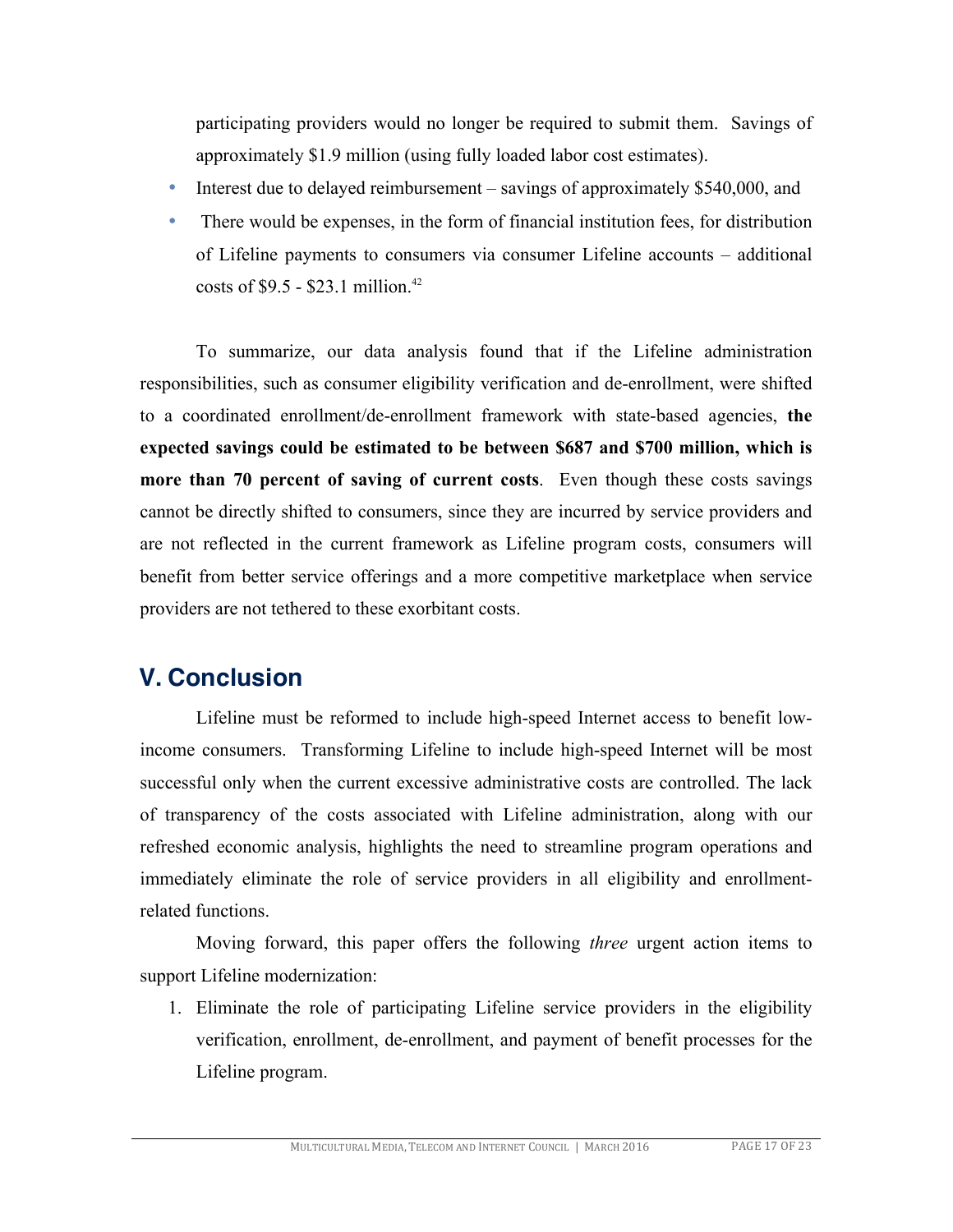- 2. Transition eligibility verification to a coordinated enrollment/de-enrollment framework, using the U.S. Department of Agriculture's Supplemental Nutrition Assistance Program (SNAP) and the Food Distribution Program in Indian Reservations (FDPIR) as initial pilots for the Lifeline program.
- 3. Encourage voluntary participation of Lifeline service providers by reducing the administrative costs, thereby ultimately expanding the availability of robust choices to participating consumers, including broadband.

Taken together, these action items will promote increased program efficiency to benefit the public interest by inviting greater service provider participation that, in turn, will shift the focus towards the availability of more creative product offerings in the Lifeline marketplace, including high-speed Internet services. The matter is urgent, and the time for action is now.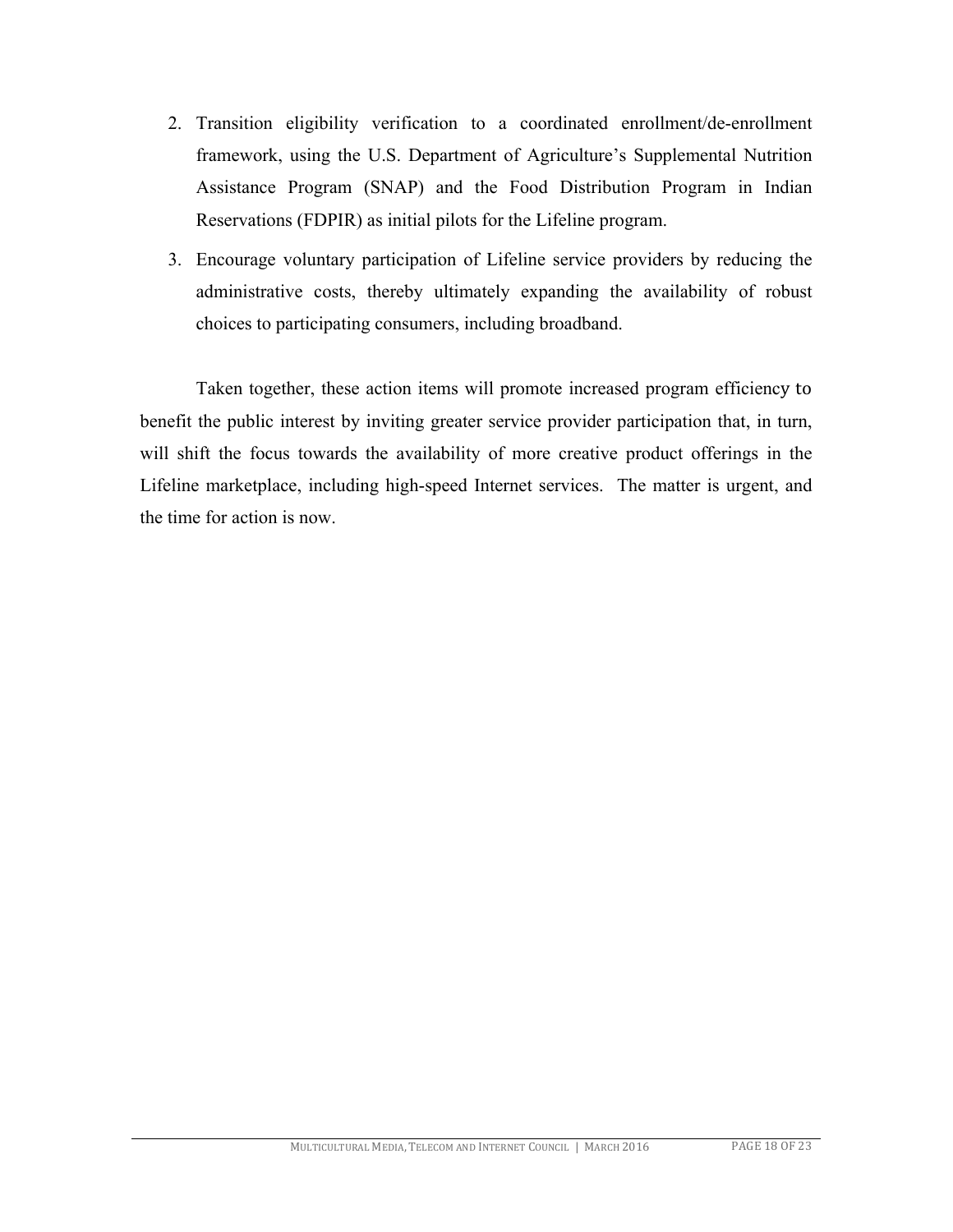### **ENDNOTES**

1. Honig, D., & Turner-Lee, N. (2013). *Refocusing Broadband Policy: The New Opportunity Agenda For People Of Color* (pp. 1–30). Washington, DC: Minority Media & Telecom Council. Retrieved from http://mmtconline.org/wp-content/uploads/2013/11/Refocusing-Broadband-Policy-112113.pdf

2. The term "broadband" is used here to describe access to high-speed Internet services.

3. Consumers living on Tribal lands are eligible for an additional Lifeline discount up to \$25 per month.

4. According to the 2015 FCC Universal Service Monitoring Report administrative costs of USAC accounted for \$20.02 million in 2015 (Table 1.11). Retrieved from the Federal and State Staff for the Federal-State Joint Board on Universal Service. (2015). *Universal Service Monitoring Report (CC Docket No. 96-45; WC Docket No. 02-6; WC Docket No. 02-60;WC Docket No. 06-122;WC Docket No. 10-90; WC Docket No. 11-42; WC Docket No. 13-184; WC Docket No. 14-58)* (Federal Joint Board Monitoring Reports). Washington, DC: Federal Communications Commission.

5. These data are retrieved from the FCC filings available at http://www.usac.org/about/tools/fcc/filings/2016/q2.aspx. Specifically, total Lifeline payments in 2015 are available in the table "LI06 Historical Data - Support Claimed by ETCs Each Month - January 1998 - December 2015.xlsx," and total number of subscribers in 2015 is available in the table "LI08 Lifeline Subscribers by State or Jurisdiction - January 2015 through December 2015.xlsx."

6. Consumers living on Tribal lands are eligible for an additional Lifeline discount up to \$25 per month.

7. USAC reports that the participation rate in Lifeline was 27 percent in 2015. This statistics was retrieved from the Universal Service Administrative Company. (2016, November 15). Lifeline Program: Subscribers By Eligibility Program. USAC. Retrieved from

http://usac.org/\_res/documents/about/pdf/quarterly-stats/LI/Subscribers-by-Eligibility-Program.pdf

8. The U.S. Department of Agriculture administers the SNAP program that offers nutrition assistance to millions of eligible, low-income individuals and families and provides economic benefits to communities. The Food and Nutrition Service (FNS) works with State agencies, nutrition educators, and neighborhood and faith-based organizations to ensure that those eligible for nutrition assistance can make informed decisions about applying for the program and can access benefits. FNS also works with State partners and the retail community to improve program administration and ensure program integrity.

9. Horrigan, J. B., & Duggan, M. (2013). Home Broadband 2015. Washington, DC: Pew Research Center. Retrieved from http://www.pewinternet.org/files/2015/12/Broadband-adoption-full.pdf (last visited February 22, 2016). *See also*, United States Census Bureau. (2014). American Community Survey (ACS) [Federal Agency Resource Site]. Retrieved February 22, 2016, from https://www.census.gov/programs-surveys/acs/

10. Horrigan, J. B., & Duggan, M. (2013). *Home Broadband 2015*.FCC Order, April 11 2008,

11. FCC Order March 5, 2009, FCC Order, CC Docket No. 96-45. Retrieved from http://www.usac.org/\_res/documents/about/pdf/fcc-orders/FCC-USF-Orders-Lifeline.pdf. Even though TracFone, the first reseller to provide Lifeline, was granted forbearance from facilities requirements in 2005, it was designated as an ETC and started offering the Lifeline subsidy in 2008.

12. Veach, J. (2016, April 25). Hearing - "The Lifeline Fund: Is it Money Well Spent?", Statement of Julie A. Veach Chief Wireline Competition Bureau Federal Communications Commission Before the Subcommittee on Communications and Technology Committee on Energy and Commerce U.S. House of Representatives. House Energy and Commerce Committee. Retrieved from https://energycommerce.house.gov/hearings-and-votes/hearings/lifeline-fund-money-well-spent

13. In the Matter of Lifeline and Link Up Reform and Modernization, Lifeline and Link Up, Federal-State Joint Board on Universal Service. Advancing Broadband Availability Through Digital Literacy Training., Report and Order and Further Notice of Proposed Rulemaking. (2012, February 6). Retrieved February 22, 2016, https://apps.fcc.gov/edocs\_public/attachmatch/FCC-12-11A1.pdf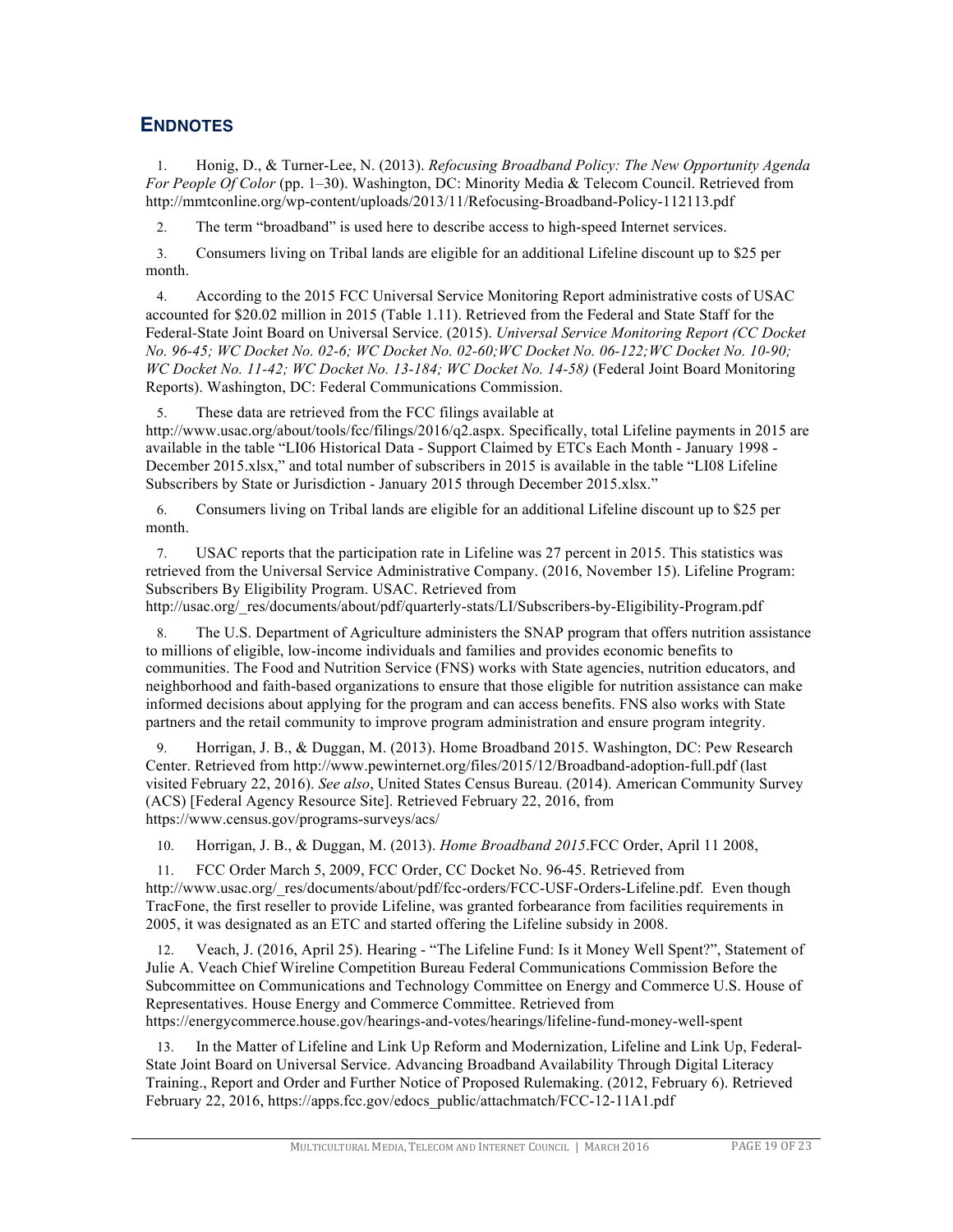14. Lifeline and Link Up Reform and Modernization; Lifeline and Link Up; Federal-State Joint Board on Universal Service; Advancing Broadband Availability Through Digital Literacy Training; Report and Order and Further Notice of Proposed Rulemaking. (2012, February 6). Retrieved February 22, 2016, from https://apps.fcc.gov/edocs\_public/attachmatch/FCC-12-11A1.pdf

15. Lifeline and Link Up Reform and Modernization, Lifeline and Link Up, Federal-State Joint Board on Universal Service, Advancing Broadband Availability Through Digital Literacy Training, Report and Order and Further Notice of

16. This conclusion is based on comparison of the administrative costs of the Lifeline service providers reported by the FCC and USAC's administrative costs for Lifeline. Specifically, carriers' administrative costs, which account for \$614 million, are much higher than USAC's administrative costs, which account to \$20.02 million.

17. Supporting Statement. (2013, October 30). Retrieved February 22, 2016, Office of Information and Regulatory Affairs, & Office of Management and Budget. (2013, October 30). ICR Documents, Supporting Statement A. U.S. General Services Administration. Retrieved from http://www.reginfo.gov/public/do/DownloadDocument?objectID=51157401. These costs do not include costs associated with the Lifeline Pilot program. USAC's administrative costs are relatively small; they amount to \$20.02 million and are not discussed in this paper.

18. In fact, average non-Tribal subsidy payments across states declined from \$11.46 in 2011 to \$9.32 in 2012. See Table 2.3 in 2012 FCC Monitoring Report and Table 2.4 in 2013 FCC Monitoring Report.

19. Here, we provide comparison of Lifeline administrative costs with SNAP administrative costs. The costs of SNAP administration account for only 6.1 percent of the program's budget, which is much lower than Lifeline administrative costs.

20. See, e.g., US Telecom Ex Parte, Re Lifeline & Link Up Reform & Modernization, WC Docket No 11-42 (filed March 4, 2016)

21. Based on the estimated derived from the 2013 FCC Supporting Statement, annual eligibility recertification is still the largest expense category, which accounts for 67 percent of total administrative costs of Lifeline.

22. USAC reports that the participation rate in Lifeline was 27 percent in 2015. This statistics was retrieved from http://usac.org/\_res/documents/about/pdf/quarterly-stats/LI/Subscribers-by-Eligibility-Program.pdf

23. FCC quarterly filings are available at http://www.usac.org/about/tools/fcc/filings/default.aspx

24. Number of parent companies is not available for 2015. According to the 2015 FCC Monitoring Report there were in total 824 parent companies in 2014 (see supplementary material).

25. See AT&T Ex Parte—Lifeline and Link-up Reform and Modernization WC Docket No. 1142 at 5 (filed December 21, 2015).

26. AT&T Inc. (2015, December 21). Ex Parte – Lifeline and Link-Up Reform and Modernization WC Docket No. 11-42. Ex Parte Letter. Retrieved from http://apps.fcc.gov/ecfs/document/view?id=60001389543.

27. See 2014 USAC annual report available at http://www.usac.org/\_res/documents/about/pdf/annualreports/usac-annual-report-2014.pdf.

28. NYU Stern Business School, & Damodaran, A. (2016, January). Cost of Capital by Sector (US) [Educational Institution, Research Site]. Retrieved from http://pages.stern.nyu.edu/~adamodar/New\_Home\_Page/datafile/wacc.htm

The amount of interest for one month was calculated by first computing interest for the whole year at 5.5 percent interest rate and then divided by 12 month, i.e.  $$550,510 = ($121,201,186*0.055)/12$ .

30. Mitchell, J. (2012). Smith Bagley, Inc, PR Wireless, & US Cellular. (2012, October). *Lifeline Program: FCC's Compliance Burden Estimates*. Powerpoint presented at OMB, Washington, DC. Retrieved from http://www.reginfo.gov/public/do/DownloadDocument?objectID=51159201(last visited February 22, 2016).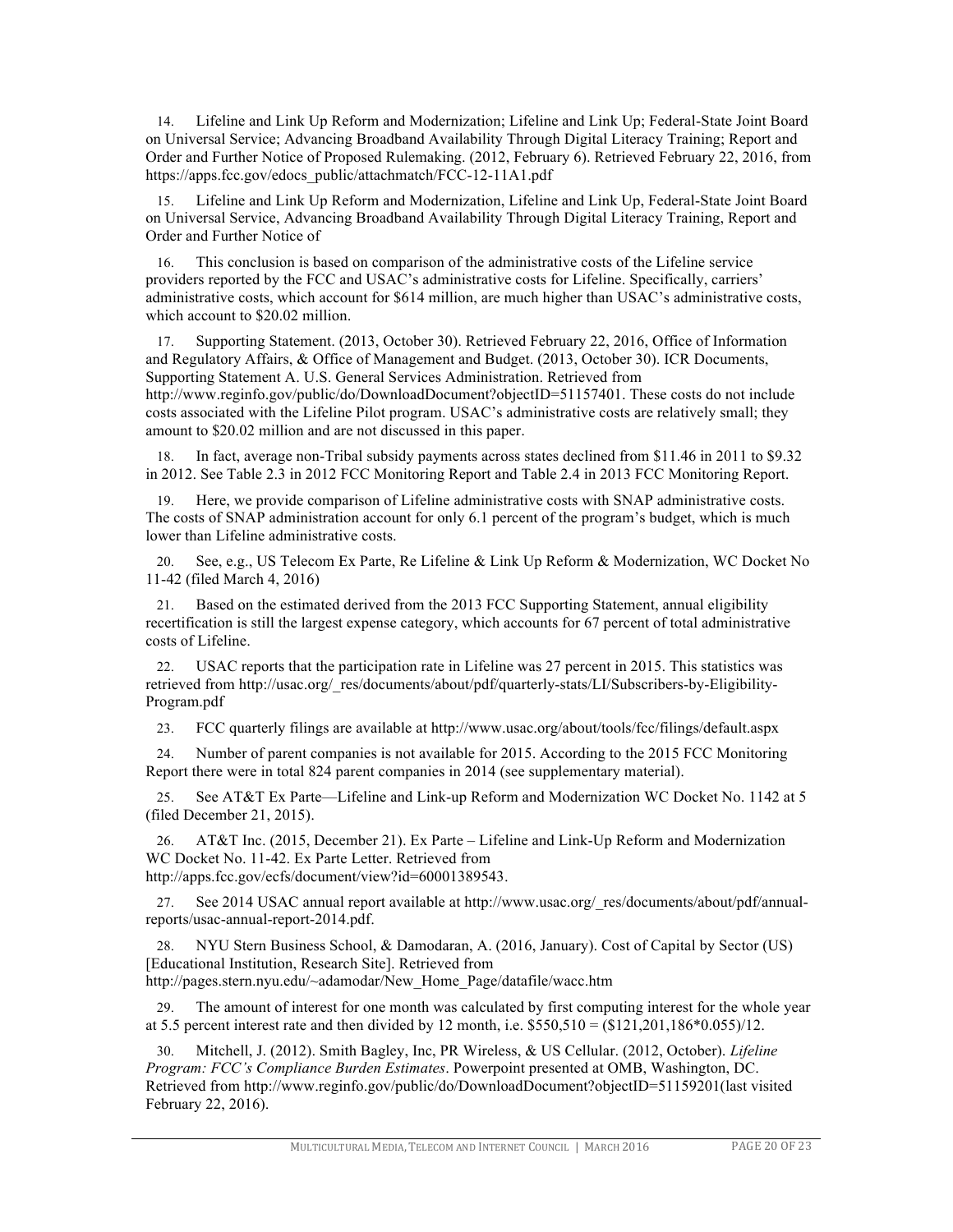31. U.S. Department of Labor, Bureau of Labor Statistics. (2014). May 2014 National Industry-Specific Occupational Employment and Wage Estimates: NAICS 517100 - Wired Telecommunications Carriers [Federal Agency Database]. Retrieved from http://www.bls.gov/oes/current/naics4\_517100.htm. *See* also United States Department of Labor, Bureau of Labor Statistics. (2014). May 2014 National Industry-Specific Occupational Employment and Wage Estimates: NAICS 517200 - Wireless Telecommunications Carriers (except Satellite) [Federal Agency Database]. Retrieved from http://www.bls.gov/oes/current/naics4\_517200.htm#13-0000

Catherine Clifford, "Why a \$14/hour employee costs \$20," from http://money.cnn.com/2010/03/26/smallbusiness/employee\_costs/

33. Ibid.

34. Mitchell, J. (2012). Smith Bagley, Inc, PR Wireless, & US Cellular. (2012, October). *Lifeline Program: FCC's Compliance Burden Estimates*. Powerpoint presented at the OMB, Washington, DC. Retrieved from http://www.reginfo.gov/public/do/DownloadDocument?objectID=51159201(last visited February 22, 2016). *See* also *Joint Comments on OMB Review of Lifeline Requirements. Re: OMB Control Number: 3060-00819; WC Docket Nos. 12-23, 11-42, 03-109, CC Docket No. 96-45* (Joint Comments) (pp. 1–10). McLean, Virginia: Lukas, Nace Gutierrez & Sachs, LLP. Retrieved from http://www.reginfo.gov/public/do/DownloadDocument?objectID=51159101. *See* also http://www.reginfo.gov/public/do/PRAViewDocument?ref\_nbr=201410-3060-011

35. Mark Burton, Jeffrey Macher, and John W. Mayo. "Understanding participation in social programs: Why don't households pick up the lifeline?." The BE Journal of Economic Analysis & Policy 7.1 (2007).

36. Some states have already implemented a version of coordinated enrollment of the Lifeline program. For example, in 2007, the state of Florida implemented coordinated enrollment processes between Lifeline service providers and the Department of Children and Families (DCF) that helps to confirm participation of Lifeline applicant for Medicaid, Supplemental Nutrition Assistance Program (SNAP), and Temporary Cash Assistance (TANF) programs. Over 41 percent of all Lifeline-eligible households in Florida receive Lifeline assistance, which by far exceeded the national 27 percent Lifeline take-up rate at that time. More information on Florida's coordinated enrollment process can be found in 2015 Florida Lifeline Assistance Report issued by Florida Public Service Commission available at http://www.psc.state.fl.us/Home/NewsLink?id=1342

37. According to USAC, 38% of Lifeline beneficiaries qualify based on participation in SNAP. USAC statistics is available at http://usac.org/\_res/documents/about/pdf/quarterly-stats/LI/Subscribers-by-Eligibility-Program.pdf

38. According to the report published by the Center on Budget and Policy Priorities (CBPP) 92 percent of SNAP beneficiaries are households with income below poverty level. In addition, household's income should be at or below 130 percent of poverty guidelines to qualify for SNAP. Lifeline targets households at or below 135 percent of poverty threshold, which includes all SNAP beneficiaries. The CBPP report is available at http://www.cbpp.org/research/policy-basics-introduction-to-the-supplementalnutrition-assistance-program-snap

39. United States Department of Agriculture. (2016, February 17). Supplemental Nutrition Assistance Program (SNAP) - National Level Annual Summary: Participation and Costs, 1969-2015. USDA. Retrieved from http://www.fns.usda.gov/sites/default/files/pd/SNAPsummary.pdf

40. See more details at http://www.cbpp.org/research/snap-costs-declining-expected-to-fall-muchfurther.

41. *See* MMTC. (2015, May 11). Re: Lifeline Reform, WC Dockets 11-42 and 03-109. Letter. Retrieved from http://mmtconline.org/wp-content/uploads/2015/05/Lifeline-Letter-051115-FINAL.pdf. *See* also Multicultural Media, Internet and Telecom Council. (2015). *In the Matter of Lifeline and Link Up Reform and Modernization; Telecommunications Carriers Eligible for Universal Service Support; Connect America Fund: Comments Of Asian Americans Advancing Justice (AAJC), Blacks In Government, League Of United Latin American Citizens (LULAC), Multicultural Media, Telecom And Internet Council (MMTC), NAACP, National Association Of Neighborhoods, National Action Network, National Coalition On Black Civic Participation And Black Women's Roundtable, National Council Of La*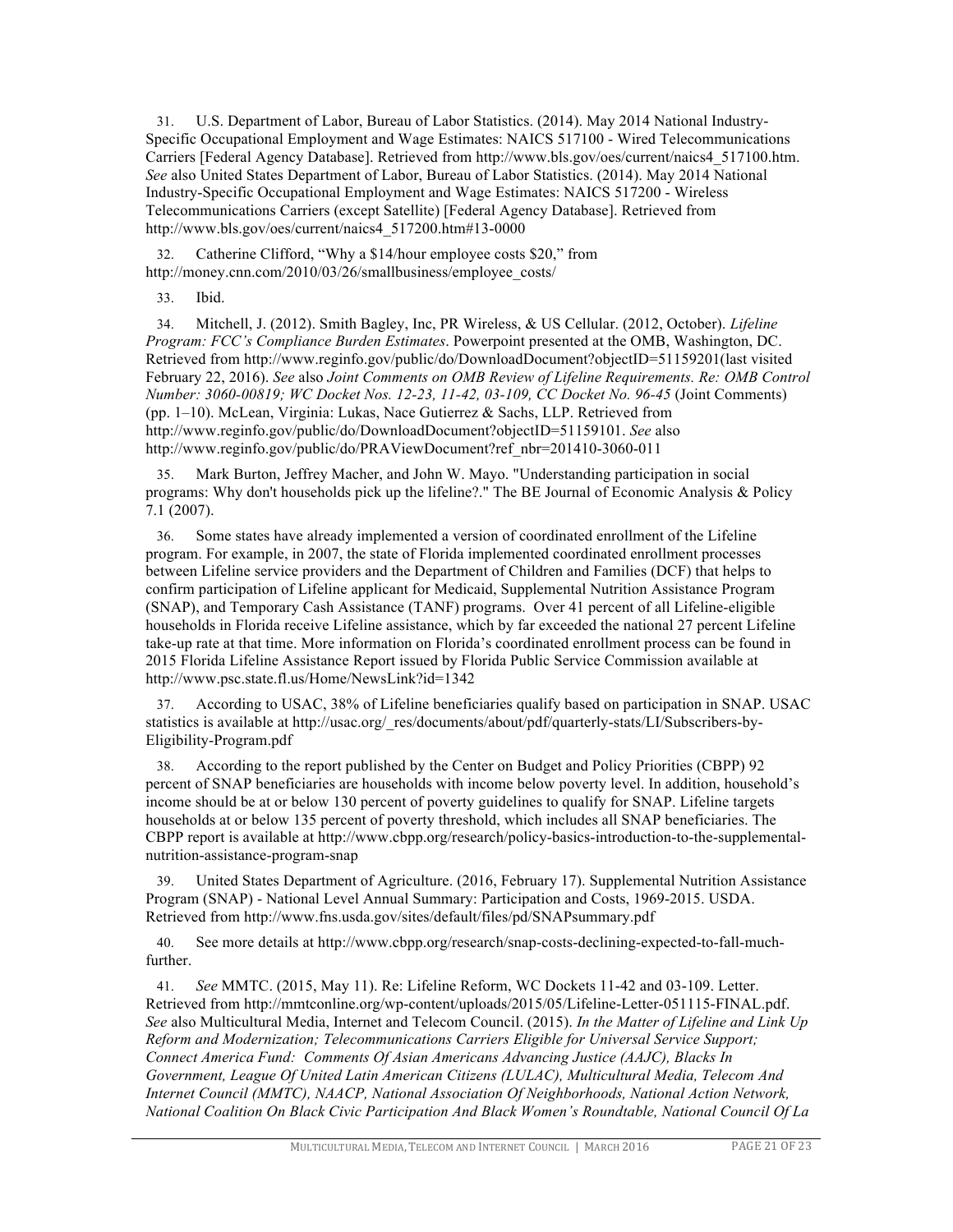*Raza, National Policy Alliance, National Puerto Rican Chamber Of Commerce, National Urban League, National Organization Of Black County Officials (NOBCO), Nobel Women, OCA-Asian Pacific American Advocates, And U.S. Black Chambers, Inc.* (FCC Comments). Washington, DC: MMTC. Retrieved from http://www.mmtconline.org/wp-content/uploads/2015/09/COMMENTS-OF-LIFELINE-SUPPORTERSv2.pdf

42. The lower bound of this estimate, 9 million, is derived under assumption that 41 percent of eligible households would participate in Lifeline, based on statistics in Florida where coordinated enrollment with three federal programs was implemented in 2007. Given a transition period, the lower bound would more likely be the current level of enrollment, 13 million. The upper bound of estimate is derived under assumption that take-up rate would be close to 100 percent.

43. Distribution of Lifeline benefit via EBT costs on average \$1.05 per beneficiary per month. Under assumption that the number of Lifeline subscribers is likely to fall between 9 and 22 million of subscribers, the estimated costs of provision of benefits via EBT is between \$9.5 and \$23.1 million. Cost of distribution of payment via EBT is taken from the report of Government Accountability Institute "Profits from Poverty: How Food Stamps Benefit Corporations," September 2012. Retrieved from http://www.g-ai.org/wp-content/uploads/2012/10/GAI-Report-ProfitsfromPoverty-FINAL.pdf